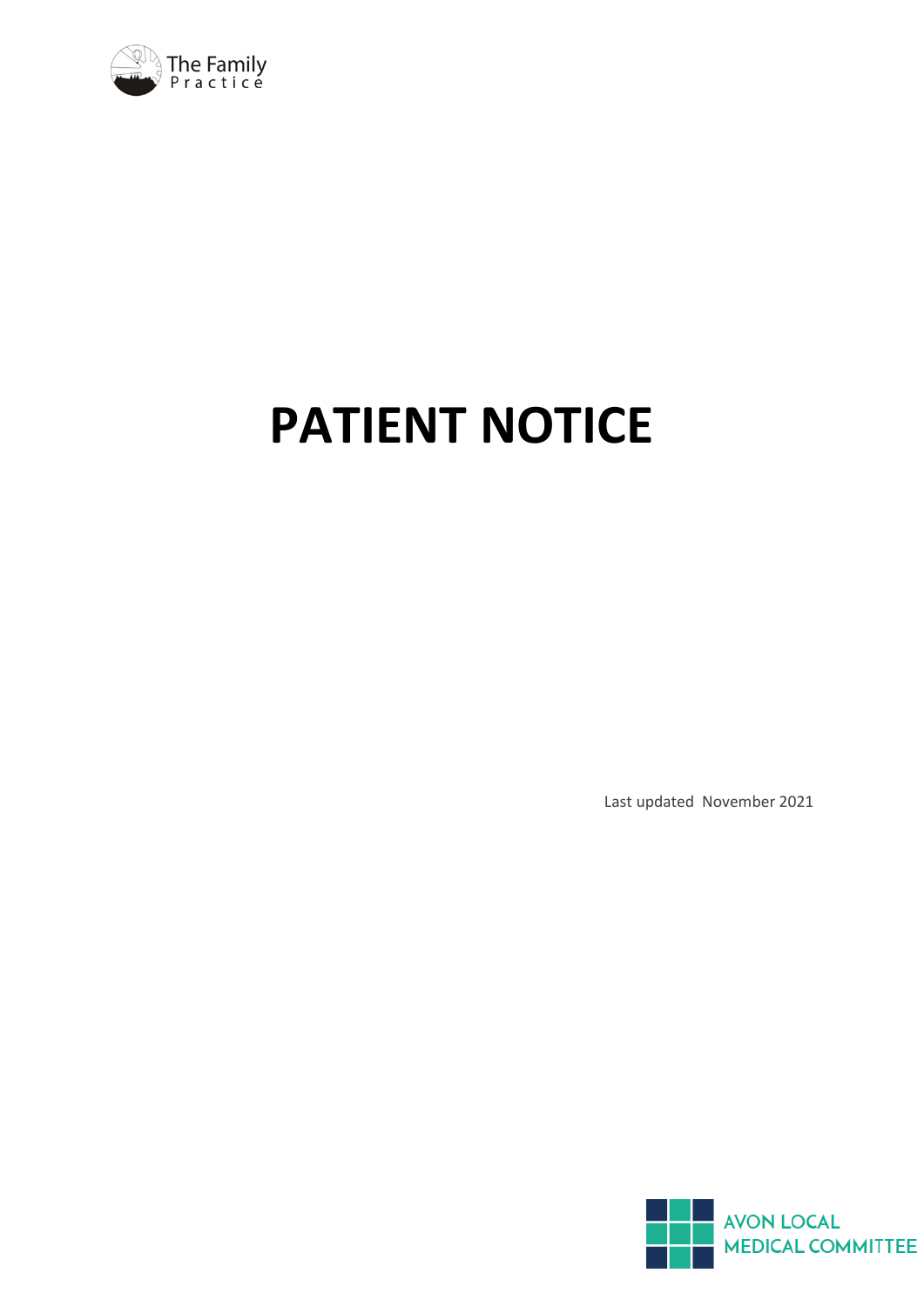

### **Contents**

| $\mathbf{1}$            |                                                                               |                                                                           |  |  |  |  |
|-------------------------|-------------------------------------------------------------------------------|---------------------------------------------------------------------------|--|--|--|--|
|                         | 1.0                                                                           |                                                                           |  |  |  |  |
|                         | 1.1                                                                           |                                                                           |  |  |  |  |
|                         | 1.2                                                                           |                                                                           |  |  |  |  |
|                         | 1.3                                                                           |                                                                           |  |  |  |  |
|                         | 1.4                                                                           |                                                                           |  |  |  |  |
| 2                       |                                                                               |                                                                           |  |  |  |  |
| 3                       |                                                                               |                                                                           |  |  |  |  |
|                         |                                                                               |                                                                           |  |  |  |  |
| $\overline{\mathbf{4}}$ |                                                                               |                                                                           |  |  |  |  |
|                         | 4.1                                                                           |                                                                           |  |  |  |  |
|                         | 4.2                                                                           |                                                                           |  |  |  |  |
| 5                       |                                                                               | Other NHS and non-NHS Organisations who we share your data with and why 7 |  |  |  |  |
|                         | 5.1                                                                           |                                                                           |  |  |  |  |
|                         | 5.2                                                                           |                                                                           |  |  |  |  |
|                         | 5.3                                                                           |                                                                           |  |  |  |  |
|                         | 5.4                                                                           |                                                                           |  |  |  |  |
|                         | 5.5                                                                           |                                                                           |  |  |  |  |
|                         | 5.6                                                                           |                                                                           |  |  |  |  |
|                         | 5.7                                                                           |                                                                           |  |  |  |  |
|                         | 5.8                                                                           |                                                                           |  |  |  |  |
|                         | 5.9                                                                           |                                                                           |  |  |  |  |
|                         | 5.10                                                                          |                                                                           |  |  |  |  |
|                         | 5.11                                                                          |                                                                           |  |  |  |  |
|                         | 5.12                                                                          |                                                                           |  |  |  |  |
|                         | 5.13                                                                          |                                                                           |  |  |  |  |
|                         | 5.14                                                                          |                                                                           |  |  |  |  |
| $6\phantom{1}6$         |                                                                               |                                                                           |  |  |  |  |
|                         | 6.1                                                                           |                                                                           |  |  |  |  |
|                         | 6.2                                                                           |                                                                           |  |  |  |  |
|                         | 6.3                                                                           |                                                                           |  |  |  |  |
|                         | 6.4                                                                           |                                                                           |  |  |  |  |
|                         | 6.5                                                                           |                                                                           |  |  |  |  |
|                         | 6.6                                                                           |                                                                           |  |  |  |  |
|                         | 6.7                                                                           |                                                                           |  |  |  |  |
| 7                       |                                                                               |                                                                           |  |  |  |  |
|                         |                                                                               |                                                                           |  |  |  |  |
| 8                       |                                                                               |                                                                           |  |  |  |  |
| 9                       | About the General Practice Data for Planning and Research Programme 11<br>9.1 |                                                                           |  |  |  |  |
|                         | 9.2                                                                           | National Data OPT-OUTS (Opting out of NHS Digital Sharing your Data) 12   |  |  |  |  |

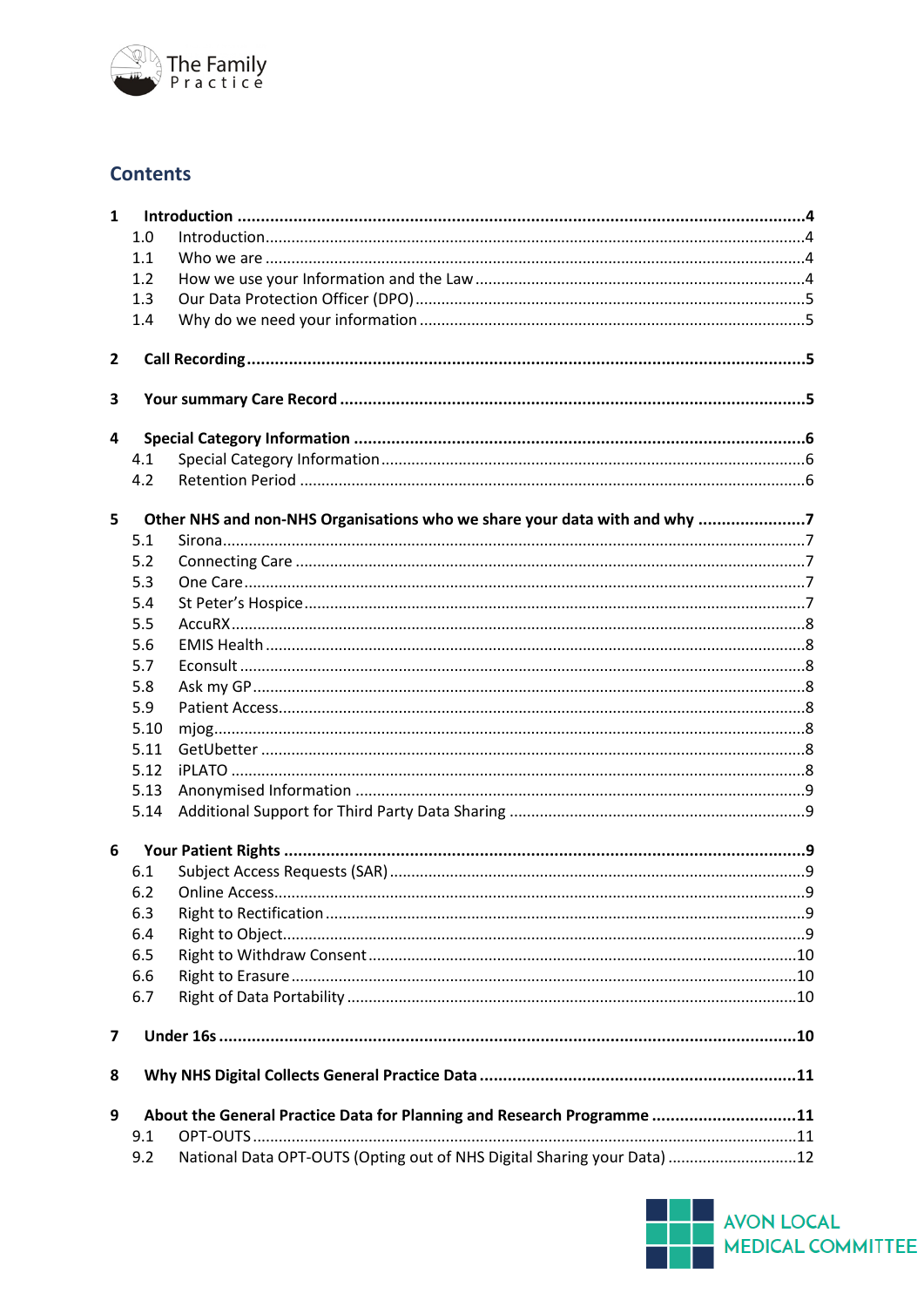

| 10              |                                                                              |  |  |  |
|-----------------|------------------------------------------------------------------------------|--|--|--|
| 11              |                                                                              |  |  |  |
| 12 <sub>2</sub> |                                                                              |  |  |  |
|                 | 12.1                                                                         |  |  |  |
|                 | 12.2                                                                         |  |  |  |
|                 | National Data OPT-OUT (Opting Out of NHS Digital Sharing your Data14<br>12.3 |  |  |  |
|                 | 12.4                                                                         |  |  |  |
|                 |                                                                              |  |  |  |
|                 | 12.5                                                                         |  |  |  |
| 13              |                                                                              |  |  |  |
| 14              |                                                                              |  |  |  |
| 15              |                                                                              |  |  |  |
| 16              |                                                                              |  |  |  |
|                 |                                                                              |  |  |  |
| 17              |                                                                              |  |  |  |
| 18              |                                                                              |  |  |  |
| 19              |                                                                              |  |  |  |
|                 | 19.1                                                                         |  |  |  |
|                 | 19.2                                                                         |  |  |  |
| 20              |                                                                              |  |  |  |
| 21              |                                                                              |  |  |  |
|                 |                                                                              |  |  |  |
|                 | 22.1                                                                         |  |  |  |
|                 | 22.2                                                                         |  |  |  |
|                 |                                                                              |  |  |  |
|                 |                                                                              |  |  |  |
| 23              |                                                                              |  |  |  |
| 24              |                                                                              |  |  |  |
| 25              |                                                                              |  |  |  |
|                 |                                                                              |  |  |  |
| 26              |                                                                              |  |  |  |
| 27              |                                                                              |  |  |  |
| 28              |                                                                              |  |  |  |
| 29              |                                                                              |  |  |  |

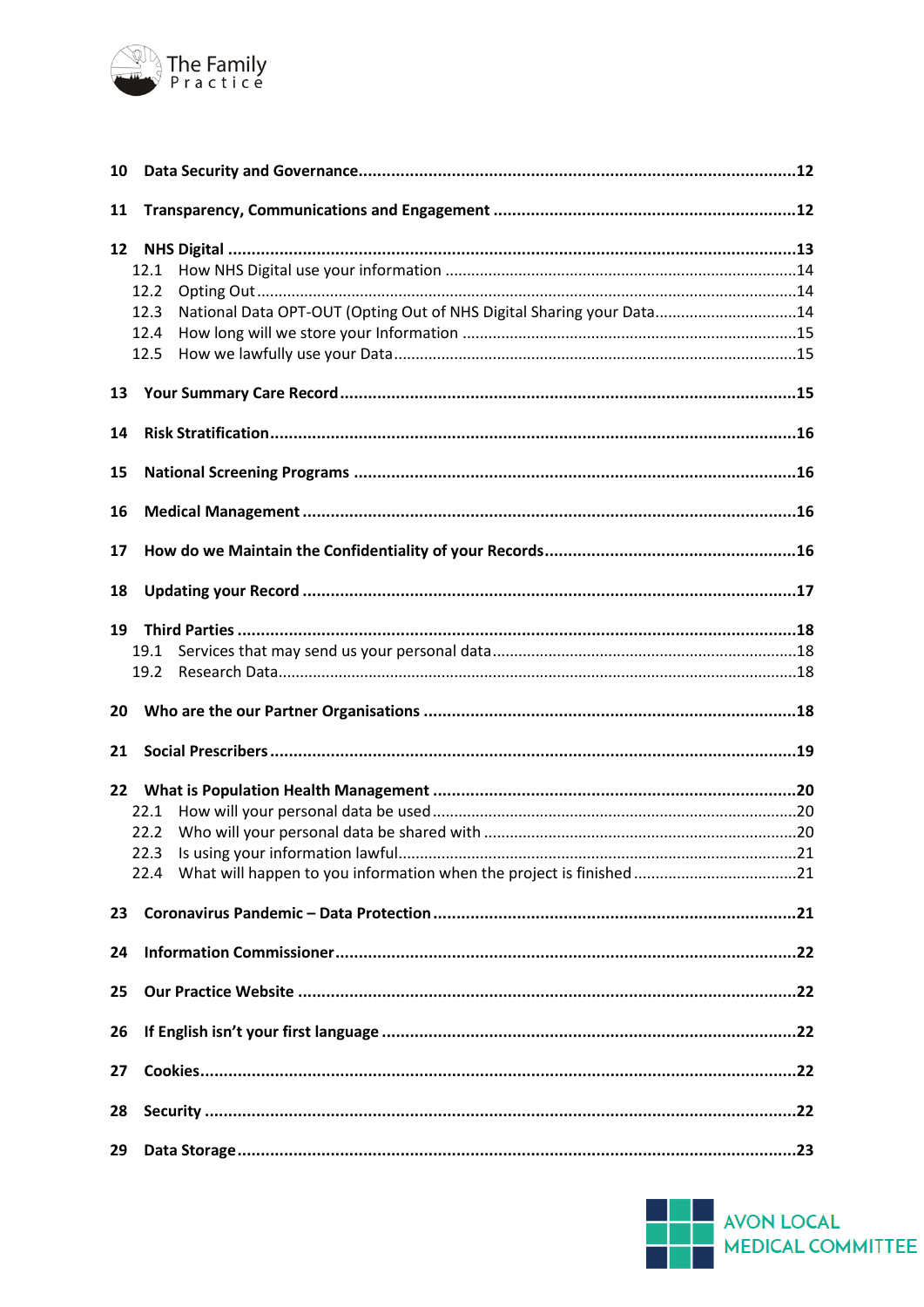

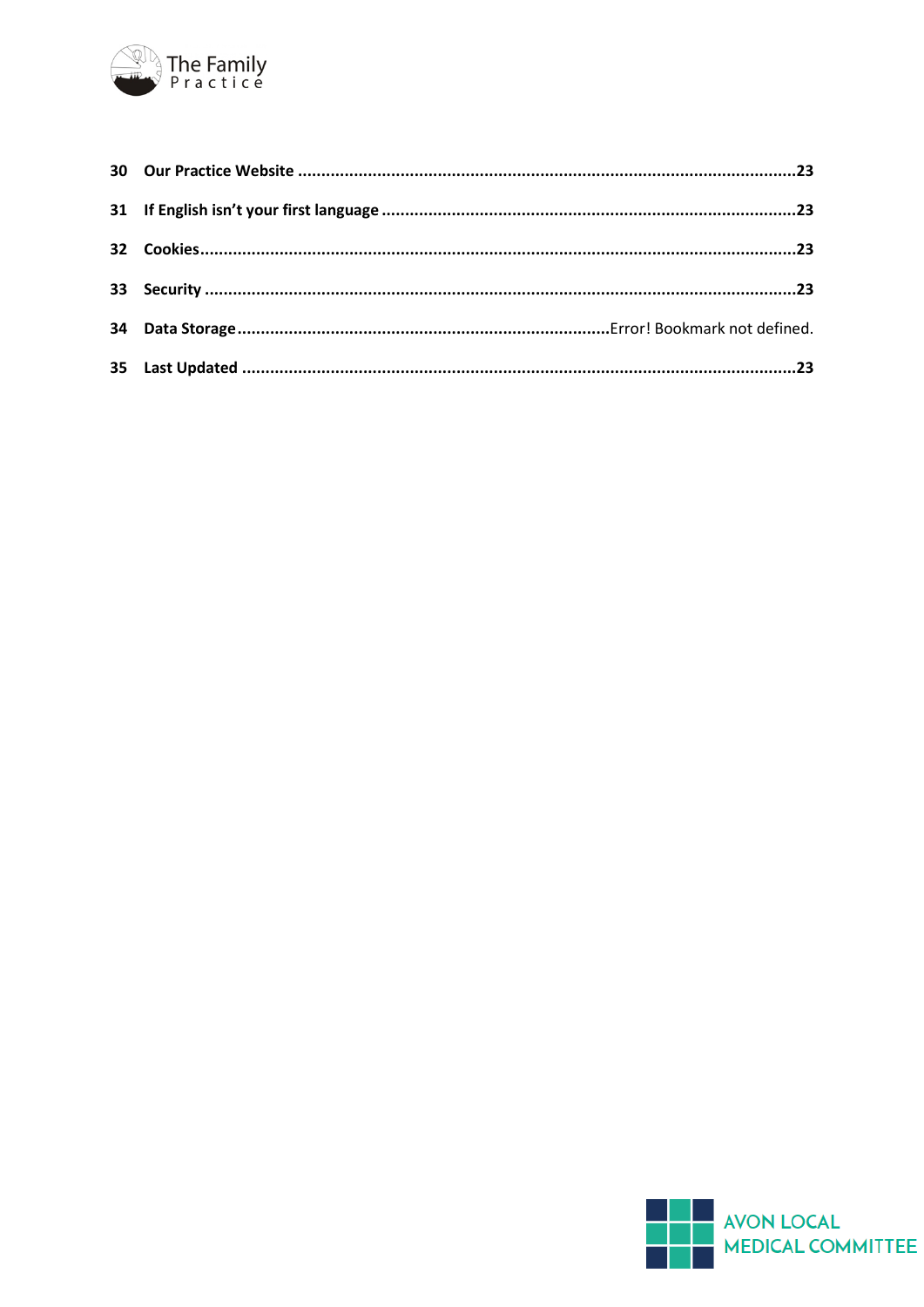

### **1 Introduction**

#### <span id="page-4-1"></span><span id="page-4-0"></span>**1.0 Introduction**

We understand how important it is to keep your personal information safe and secure and we take this very seriously. We have taken steps to make sure your personal information is looked after in the best possible way, and we review this regularly.

Please read this privacy notice ('Privacy Notice') carefully, as it contains important information about how we use your personal and special category information (For example Healthcare, Biometric, Genetic,) held at the practice.

This Notice describes how we collect, use, and process your data, and how, in doing so, we comply with our legal obligations to you. Your privacy is important to us, and we are committed to protecting and safeguarding your data privacy rights.

If you are unclear about how we process or use your personal and healthcare information, or you have any questions about this Privacy Notice or any other issue regarding your personal and healthcare information, then please contact our Data Protection Officer.

#### <span id="page-4-2"></span>**1.1 Who we are**

We, at the ('the Surgery) situated at are a Data Controller of your information. This means we are responsible for collecting, storing and handling your personal and healthcare information when you register with us as a patient.

There may be times where we also process your information. That means we use it for a particular purpose and, therefore, on those occasions we may also be Data Processors. The purposes for which we use your information are set out in this Privacy Notice.

#### <span id="page-4-3"></span>**1.2 How we use your Information and the Law**

The Practice will be what's known as the 'Controller' of the personal data you provide to us.

We are required to provide you with this Privacy Notice by UK Law GDPR General Data Protection Regulation & DPA Data Protection Act 2018. It explains how we use the personal and healthcare information we collect, store and hold about you. The Law says:

- We must let you know why we collect personal and healthcare information about you;
- We must let you know how we use any personal and/or healthcare information we hold on you;
- We need to inform you in respect of what we do with it;
- We need to tell you about who we share it with or pass it on to and why; and
- We need to let you know how long we can keep it for.

We collect basic personal data about you which does not include any special types of information or location-based information. This does however include name, address, contact details such as email and mobile number etc.

We will also collect sensitive confidential data known as "special category personal data", in the form of health information, religious belief (if required in a healthcare setting) ethnicity, and sex during the services we provide to you and or linked to your healthcare through other health providers or third parties.

If you are unclear about how we process or use your personal and healthcare information, or you have any questions about this Privacy Notice or any other issue regarding your personal and healthcare information, then please contact our Data Protection Officer.

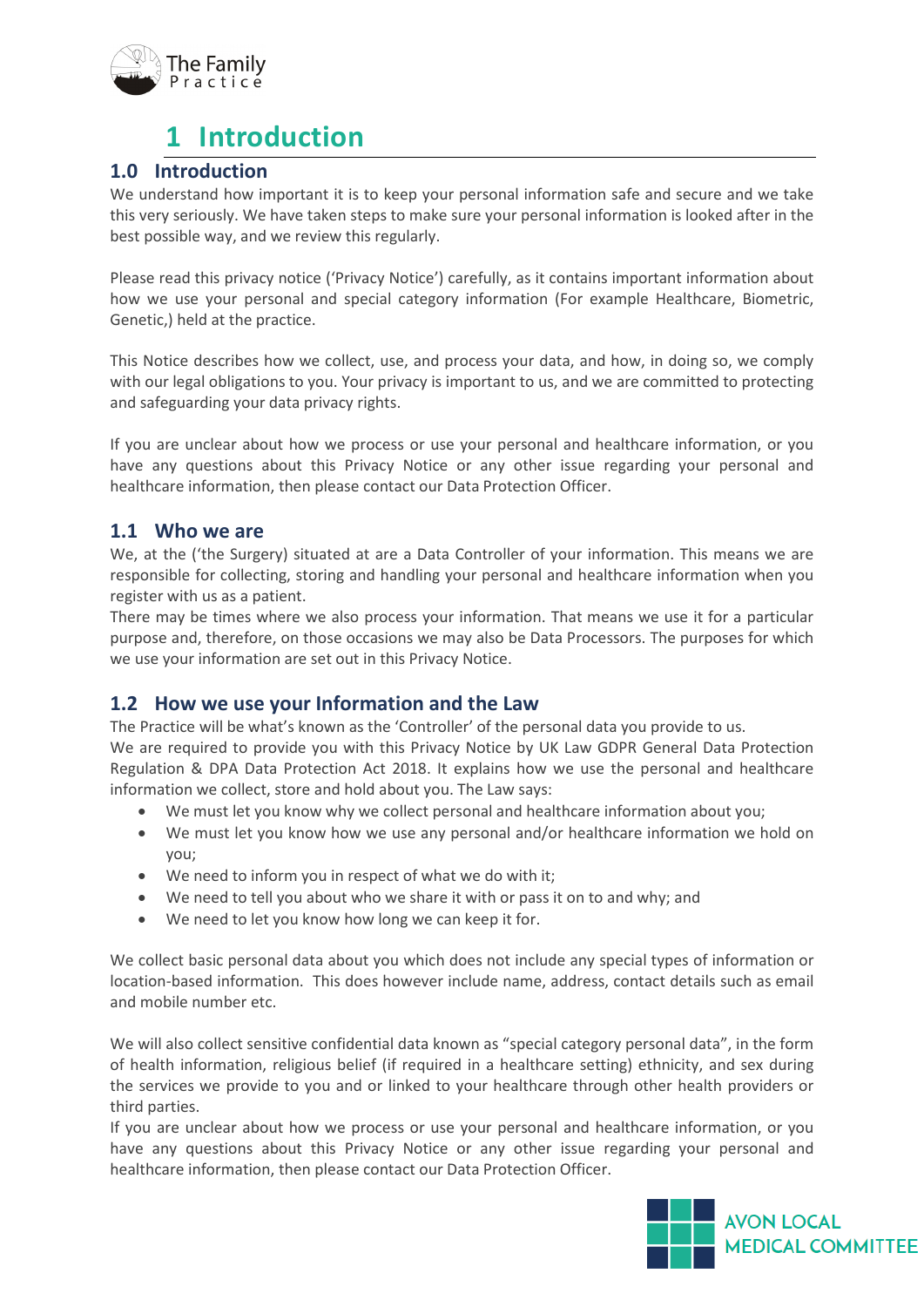

### <span id="page-5-0"></span>**1.3 Our Data Protection Officer (DPO)**

The Data Protection Officer for the Surgery is Kelly-Anne Gast. You can contact her if:

- You have any questions about how your information is being held.
- If you require access to your information or if you wish to make a change to your information.
- If you wish to make a complaint about anything to do with the personal and healthcare information, we hold about you.
- Or any other query relating to this Policy and your rights as a patient.

Kelly can be contacted here: [kelly@almc.co.uk](mailto:kelly@almc.co.uk)

### <span id="page-5-1"></span>**1.4 Why do we need your information**

An The health care professionals who provide you with care maintain records about your health and any treatment or care you have received previously (e.g., NHS Trust, GP Surgery, Walk-in Centre, OOH, etc.). These records help to provide you with the best possible healthcare.

NHS health records may be electronic, on paper or a mixture of both, and we use a combination of working practices and technology to ensure that your information is kept confidential and secure. Records which we hold about you may include the following information;

• Details about you, such as your address, carer, legal representative, emergency contact details

• Any contact the surgery has had with you, such as appointments, surgery visits, emergency appointments, etc.

- Notes and reports about your health
- Details about your treatment and care
- Results of investigations such as laboratory tests, x-rays etc
- Relevant information from other health professionals, relatives or those who care for you

To ensure you receive the best possible care, your records are used to facilitate the care you receive. Information held about you may be used to help protect the health of the public and to help us manage the NHS. Information may be used within the GP practice for clinical audit to monitor the quality of the service provided.

### **2 Call Recording**

<span id="page-5-2"></span>We use Telephone Call Recording software for quality and training purposes. All telephone calls made or received via the Practice Telephony system may be recorded. Call Recordings are stored indefinitely on an external hard drive and can be accessed by the IT & Data Lead and Practice Management Team. We have internal policies that all staff must follow in order to protect your data.

### **3 Your summary Care Record**

<span id="page-5-3"></span>Your summary care record is an electronic record of your healthcare history (and other relevant personal information) held on a national healthcare records database provided and facilitated by NHS England. This record may be shared with other healthcare professionals and additions to this record may also be made by relevant healthcare professionals and organisations involved in your direct healthcare. You have the choice of what information you would like to share and with whom.

- Authorised healthcare staff can only view your SCR with your permission.
- The information shared will solely be used for the benefit of your care.
- Your options are outlined below.
- a) Express consent for medication, allergies, and adverse reactions only. You wish to share information about medication, allergies, and adverse reactions only.

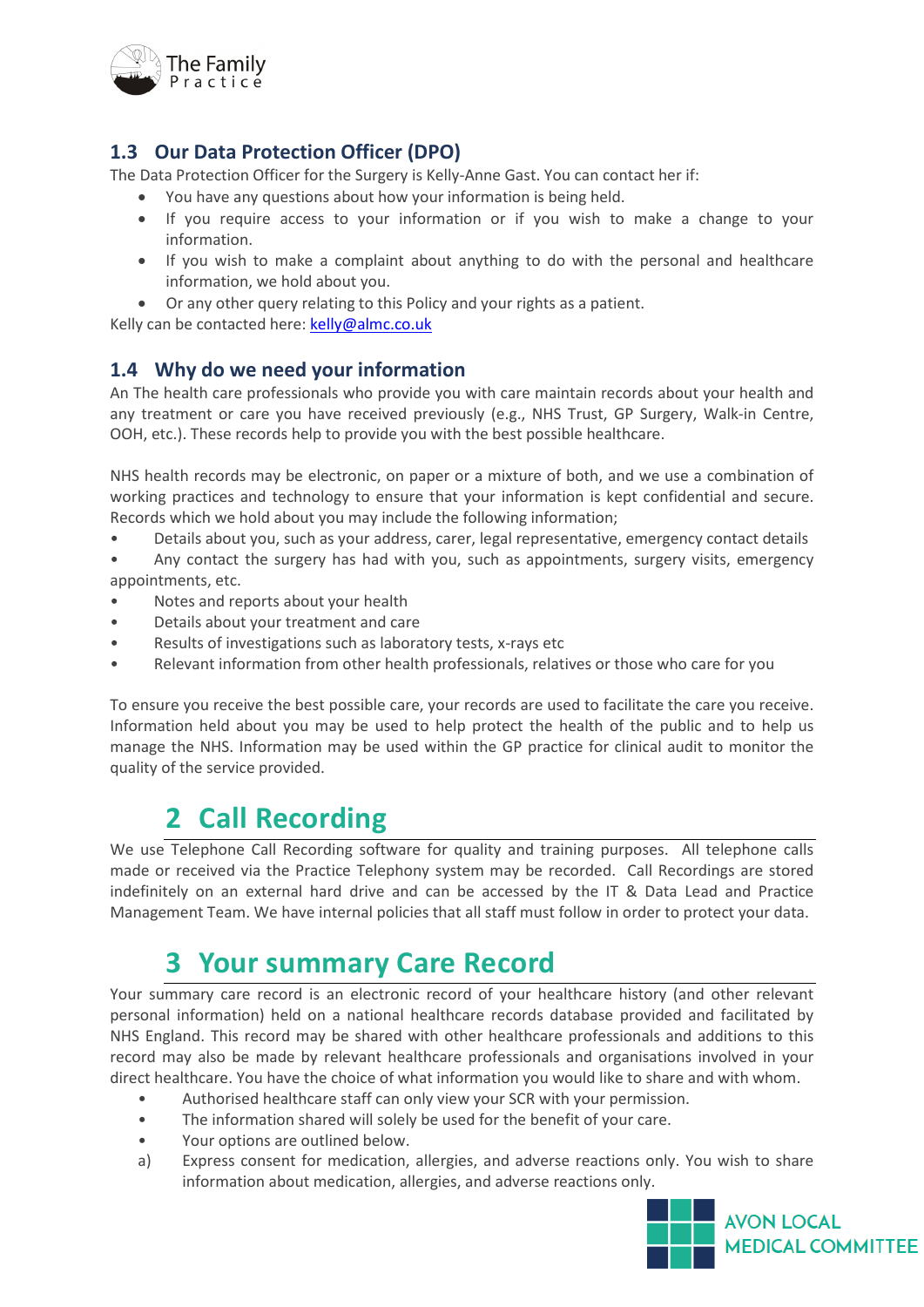

- b) b)Express consent for medication, allergies, adverse reactions, and additional information. You wish to share information about medication, allergies and adverse reactions and further medical information that includes: Your significant illnesses and health problems, operations, and vaccinations you have had in the past, how you would like to be treated (such as where you would prefer to receive care), what support you might need and who should be contacted for more information about you.
- c) c) Express dissent for Summary Care Record (opt out). Select this option, if you DO NOT want any information shared with other healthcare professionals involved in your care.

Please note that it is not compulsory for you to complete a consent form. If you choose not to complete a consent form, a Summary Care Record containing information about your medication, allergies and adverse reactions and additional further medical information will be created for you as described in point b) above.

You may have the right to demand that this record is not shared with anyone who is not involved in the provision of your direct healthcare. If you wish to enquire further as to your rights in respect of not sharing information on this record, then please contact our Data Protection Officer.

To find out more about the wider use of confidential personal information and to register your choice to opt out if you do not want your data to be used in this way, please visit: https://nhs.uk/your-nhs-data-matters

**Please note: if you do choose to opt out, you can still consent to your data being used for specific purposes. However, if you are happy with this use of information you do not need to do anything. You may however change your choice at any time.**

### **4 Special Category Information**

### <span id="page-6-1"></span><span id="page-6-0"></span>**4.1 Special Category Information**

Any The Law states that personal information about your health falls into a special category of information because it is very sensitive. Reasons that may entitle us to use and process your information may be as follows:

- **PUBLIC INTEREST:** Where we may need to handle your personal information when it is in the public interest. For example, when there is an outbreak of a specific disease and we need to contact you for treatment, or we need to pass your information to relevant organisations to ensure you receive advice and/or treatment.
- **CONSENT:** When you have given us consent.
- **VITAL INTEREST:** If you are incapable of giving consent, and we must use your information to protect your vital interests (e.g., if you have had an accident and you need emergency treatment).
- **DEFENDING A CLAIM:** If we need your information to defend a legal claim against us by you, or by another party.
- **PROVIDING YOU WITH MEDICAL CARE:** Where we need your information to provide you with medical and healthcare services.

### <span id="page-6-2"></span>**4.2 Retention Period**

We carefully consider any personal information that we store about you, and we will not keep your information for longer than is necessary for the purposes as set out in this Privacy Notice.

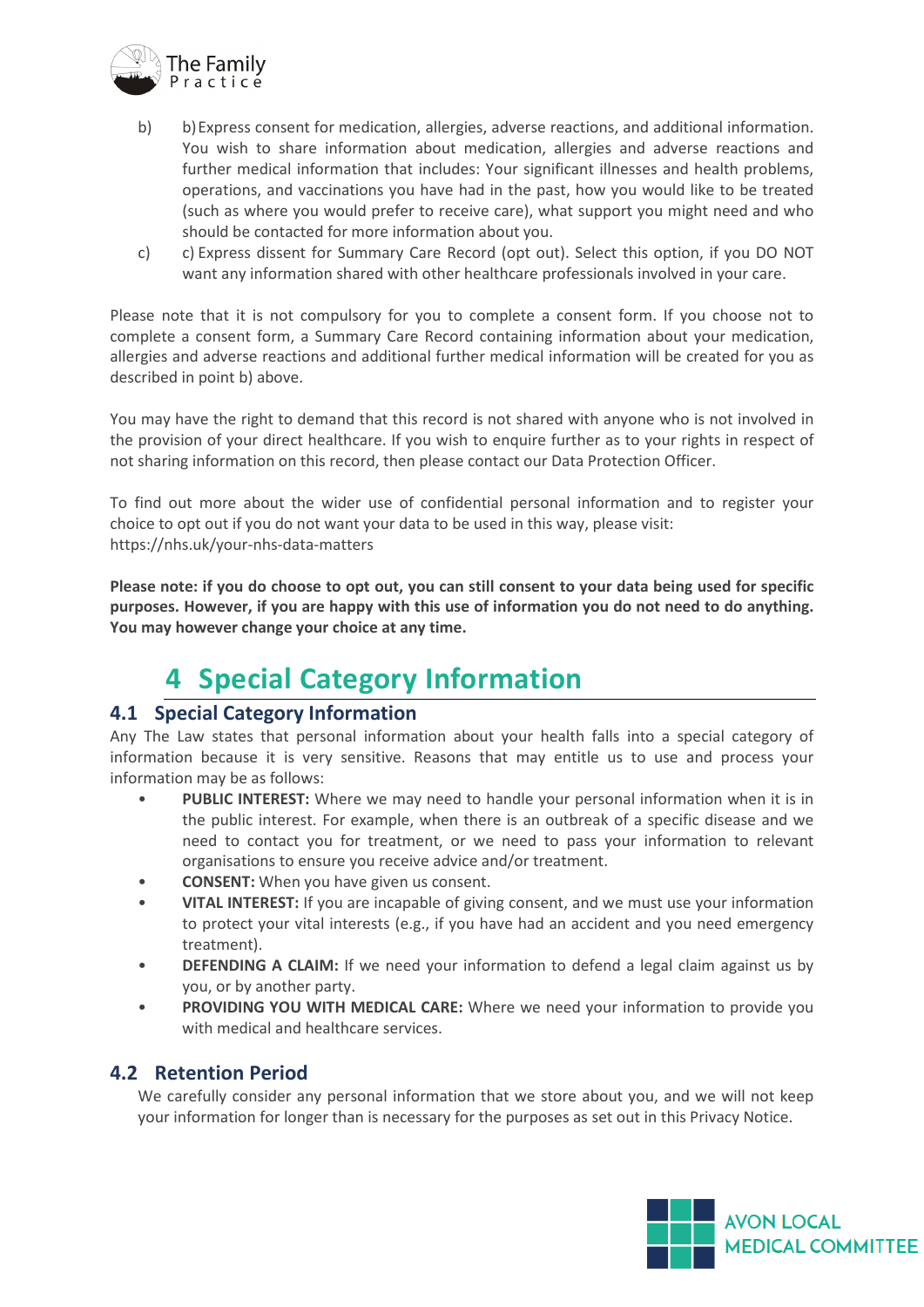

# <span id="page-7-0"></span>**5 Other NHS and non-NHS Organisations who we share your data with and why**

Sometimes the practice shares information with other organisations that do not directly treat you, for example, Clinical Commissioning Groups (CCG). Normally, it will not be possible to identify you from this information. This information is used to plan and improve services. The information collected includes data such as the area patients live, age, gender, ethnicity, language preference, country of birth and religion. The CCG also collects information about whether patients have long term conditions such as diabetes, blood pressure, cholesterol levels and medication. However, this information is anonymous and does not include anything written as notes by the GP and cannot be linked to you. (Please note this is not an exhaustive list and will change from practice to practice the main systems are included in the list below.)

### <span id="page-7-1"></span>**5.1 Sirona**

Sirona Community nurses and other health care professionals can access GP information about people on their caseloads who have recently been discharged from hospital, or who are housebound, or who require longer term rehabilitation from the GP record. This information can be read by the healthcare professional to improve the patients care, but they are not able to amend the GP medical record.

You can find more information available on their website and view their Privacy Notice directly using this link: Sirona CIC policies

### <span id="page-7-2"></span>**5.2 Connecting Care**

Connecting Care enables a range of health care organisations, including local NHS hospital, the Ambulance Service and the Out of Hours service provided by Brisdoc. This information can be read by the healthcare professional to improve the patients care, but they are not able to amend the GP medical record.

You can find more information available on their website and view their Privacy Notice directly using this link: [What if I don't want my information](https://www.connectingcarebnssg.co.uk/what-this-means-for-me/what-if-i-don-t-want-my-information-shared/)  [shared?](https://www.connectingcarebnssg.co.uk/what-this-means-for-me/what-if-i-don-t-want-my-information-shared/)

### <span id="page-7-3"></span>**5.3 One Care**

This agreement allows patients from the surgery to be seen and treated by GPs from other surgeries in the evening and at weekend. The agreement allows a GP in other localities to access the GP record securely and allows information about the consultation to be written into the record.

You can find more information available on their website and view their Privacy Notice directly using this link: [Onecare Privacy Policy](https://onecare.org.uk/privacy-policy/)



### <span id="page-7-4"></span>**5.4 St Peter's Hospice**

This agreement enables hospice staff to read the records of patients in their care. This information can be read by the healthcare professional to improve the patients care, but they are not able to amend the GP medical record.

You can find more information available on their website and view their Privacy Notice directly using this link: [St Peter's Hospice Privacy Policy](https://www.stpetershospice.org/privacy-policy/)







connecting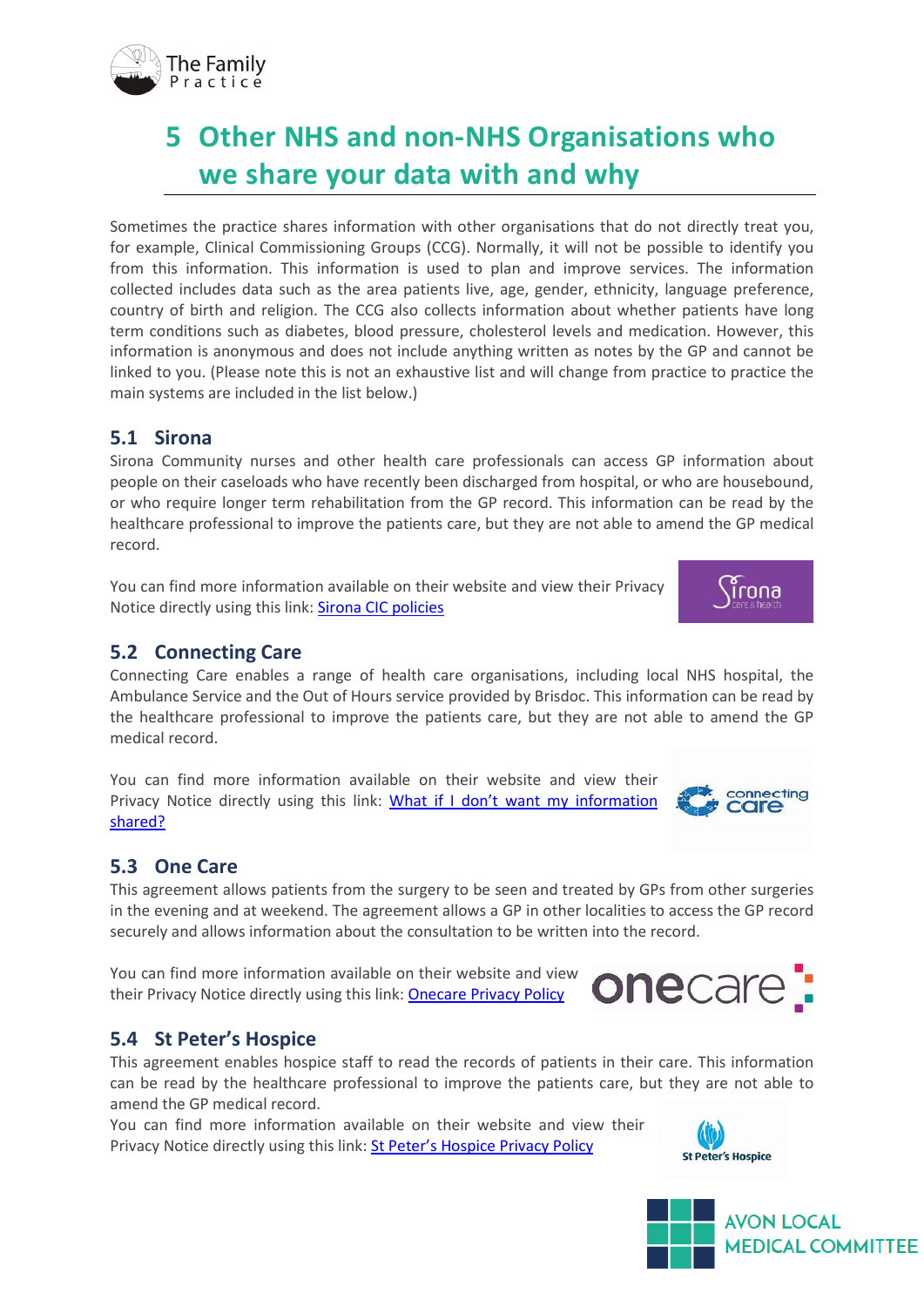

### <span id="page-8-0"></span>**5.5 AccuRX**

AccuRX is a British software company that has developed a messaging service for doctor surgeries to communicate with patients via SMS and Video messaging.

You can find more information available on their website and view their Privacy Notice directly using this link: **AccuRX Privacy policy** 

### <span id="page-8-1"></span>**5.6 EMIS Health**

EMIS Health-formerly known as Egton Medical Information Systems,

supplies electronic patient record systems and software used in primary care, acute care and community pharmacy in the United Kingdom.

You can find more information available on their website and view their Privacy Notice directly using this link: [EMIS Group Privacy Notice](https://www.emishealth.com/legal/)

### <span id="page-8-2"></span>**5.7 Econsult**

Econsult Health is a collection of digital triage solutions for Primary and Emergency Care eConsult enables NHS based GP practices to offer online consultations to their patients. This allows patients to submit their symptoms or requests to their own GP electronically, and offers around the clock NHS self-help information, signposting to services, and a symptom checker.

You can find more information available on their website and view their

Privacy Notice directly using this link: [econsult Privacy Policies](https://econsult.net/privacy-policies)

### <span id="page-8-3"></span>**5.8 Ask my GP**

AskmyGP is an online consultation and workflow system that helps GPs

manage patient caseload through operational change and digital triage. Making it easier for patients to talk to their own doctor and help GPs to prioritise and deliver care through message, phone, and video.

You can find more information available on their website and view their Privacy Notice directly using this link: [askmyGP Privacy Policy](https://askmygp.uk/privacy-policy-gdpr/)

### <span id="page-8-4"></span>**5.9 Patient Access**

Patient Access-Patient Access connects you to local health services when you need them most. Book GP appointments, order repeat prescriptions and discover local health services for you or your family via your mobile or home computer.

You can find more information available on their website and view their Privacy Notice directly using this link: [Patient Access Privacy Policy](https://support.patientaccess.com/privacy-policy) **Patient Access** 

### <span id="page-8-5"></span>**5.10 mjog**

mjog is the leading automated SMS, Email and Voice patient messaging service which delivers quick and efficient communications between health care providers and their patients across the NHS and private healthcare.

You can find more information available on their website and view their Privacy Notice directly using this link: mjog [Privacy Policy](https://mjog.livi.co.uk/privacy-policy)

### <span id="page-8-6"></span>**5.11 GetUbetter**

GetUbetter app provide NHS Organisatons with new ways to support people with common MSK conditions via end-to-end digital injury support and condition management. You can find more information available on their website and view their

Privacy Notice directly using this link: [getUbetter Privacy Policy](https://www.getubetter.com/privacy-policy)

### <span id="page-8-7"></span>**5.12 iPLATO**

iPLATO - Simplifying access to healthcare, globally. With roots in the UK and eyes on the future, iPLATO is building healthcare technology to improve the health of our communities, wherever we operate around the world.

You can find more information available on their website and view their Privacy Notice directly using this link: [iPlato Privacy Policy](https://www.iplato.com/privacy/)





askmyGP









connecting healthcare







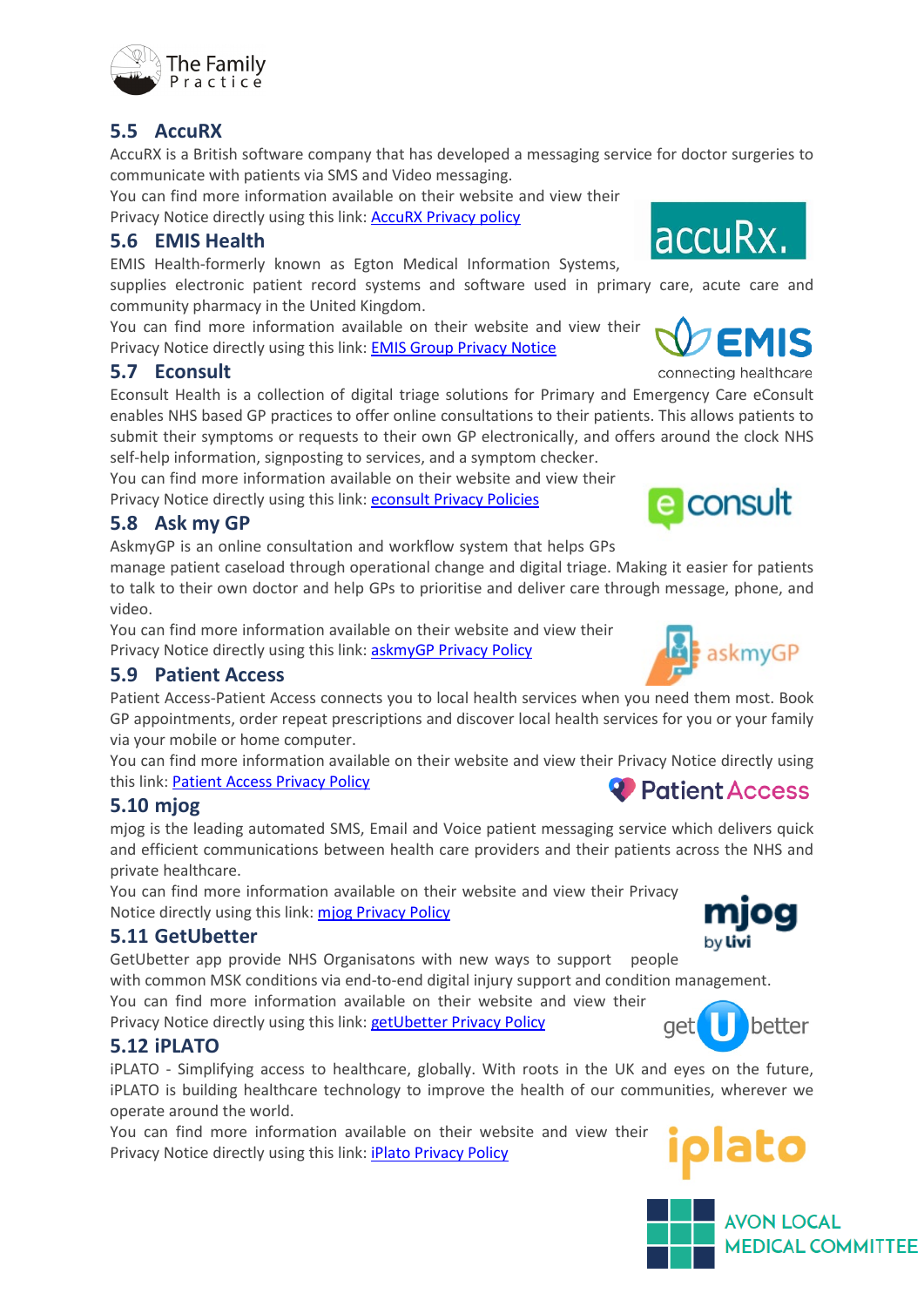

### <span id="page-9-0"></span>**5.13 Anonymised Information**

Sometimes we may provide information about you in an anonymised form. If we do so, then none of the information we provide to any other party will identify you as an individual and cannot be traced back to you.

#### <span id="page-9-1"></span>**5.14 Additional Support for Third Party Data Sharing**

If you require any further information on any of the above, please do not hesitate to ask the Data Protection Officer [Kelly@almc.co.uk](mailto:Kelly@almc.co.uk)

Please note: if you give another person or organisation consent to access your record, we will need to contact you to verify your consent before we release that record. It is important that you are clear and understand how much and what aspects of your record you give consent to be disclosed.

### **6 Your Patient Rights**

<span id="page-9-2"></span>The Law gives you certain rights to your personal and healthcare information that we hold, as set out below:

#### <span id="page-9-3"></span>**6.1 Subject Access Requests (SAR)**

You have the right to see what information we hold about you and to request a copy of this information.

If you would like a copy of the information, we hold about you please contact a member of the practice or contact our Data Protection Officer [kelly@almc.co.uk](mailto:kelly@almc.co.uk)

We will provide this information free of charge however, we may in some limited and exceptional circumstances must make an administrative charge for any extra copies if the information requested is excessive, complex or repetitive. We have one month to reply to you and give you the information that you require. We would ask, therefore, that any requests you make are in writing and it is made clear to us what and how much information you require.

### <span id="page-9-4"></span>**6.2 Online Access**

You may ask us if you wish to have online access to your medical record and there are several ways you can do this, i.e., Patient Access NHS App. However, there will be certain protocols that we have to follow to give you online access, including written consent and production of documents that prove your identity.

Please note that when we give you online access, the responsibility is yours to make sure that you keep your information safe and secure if you do not wish any third party to gain access.

#### [NHS Privacy Policy](https://www.nhs.uk/nhs-app/nhs-app-legal-and-cookies/nhs-app-privacy-policy/privacy-policy/)

**F**reedom **o**f **I**nformation **R**equests – The Freedom of Information Act 2000 (FOIA) gives you as a patient a general right to certain information held on behalf of public authorities. You can request any non-personal information that the GP practice holds that doesn't fall under an exemption within Data Protection Law. You can find out more information here - [The Information Commissioner's](https://ico.org.uk/your-data-matters/official-information/)  [Office has guidance on making FOI requests including request to public bodies.](https://ico.org.uk/your-data-matters/official-information/)

#### <span id="page-9-5"></span>**6.3 Right to Rectification**

Employees may have access to confidential information, such as the business and finances of the Company and its clients. All employees will be asked to sign a form of undertaking with respect to confidentiality.

Under no circumstances should staff keep their own personal letters or information on office computers or unlicensed software.

#### <span id="page-9-6"></span>**6.4 Right to Object**

If we are using your data because we deem it necessary for our legitimate interests to do so, and you do not agree, you have the right to object. We will respond to your request within 30 days (although

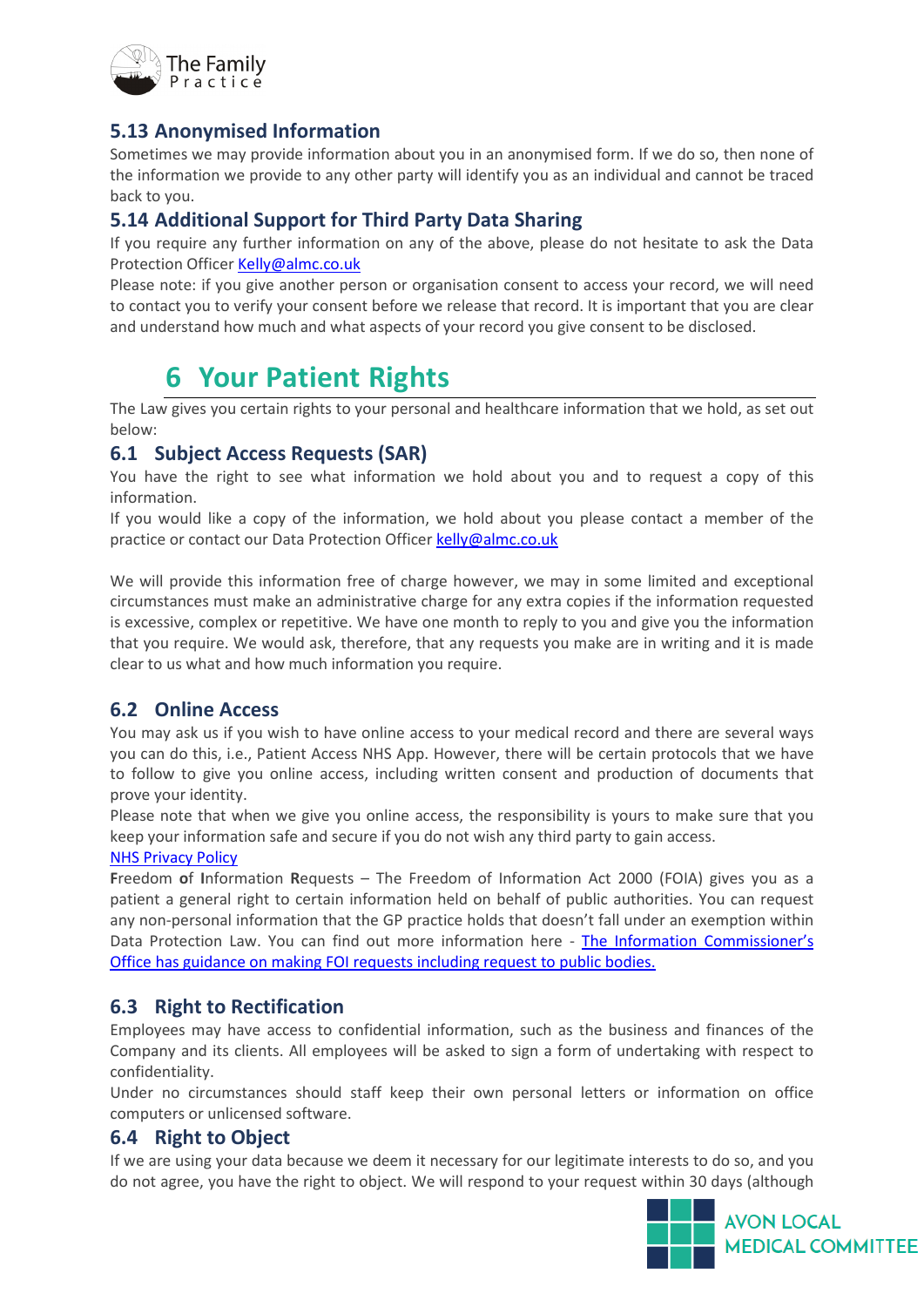

we may be allowed to extend this period in certain cases). Generally, we will only disagree with you if certain limited conditions apply i.e., safeguarding reasons.

We cannot share your information with anyone else for a purpose that is not directly related to your health, e.g., medical research, educational purposes, etc. We would ask you for your consent in order to do this however, you have the right to request that your personal and healthcare information is not shared by the Surgery in this way. Please note the anonymised Information section in this Privacy Notice.

#### <span id="page-10-0"></span>**6.5 Right to Withdraw Consent**

Where we have obtained your consent to process your personal data for certain activities (for example for a research project), or consent to market to you, you may withdraw your consent at any time.

#### <span id="page-10-1"></span>**6.6 Right to Erasure**

Harassment In certain situations (for example, where we have processed your data unlawfully), you have the right to request us to "erase" your personal data. We will respond to your request within 30 days (although we may be allowed to extend this period in certain cases) and will only disagree with you if certain limited conditions apply. If we do agree to your request, we will delete your data but will generally assume that you would prefer us to keep a note of your name on our register of individuals who would prefer not to be contacted. That way, we will minimise the chances of you being contacted in the future where your data are collected in unconnected circumstances. If you would prefer us not to do this, you are free to say so.

You have the right to ask for your information to be removed however, if we require this information to assist us in providing you with appropriate medical services and diagnosis for your healthcare, then removal may not be possible.

### <span id="page-10-2"></span>**6.7 Right of Data Portability**

Employees Even if we already hold your personal data, you still have various rights in relation to it. To get in touch about these, please contact us. We will seek to deal with your request without undue delay, and in any event in accordance with the requirements of any applicable laws. Please note that we may keep a record of your communications to help us resolve any issues which you raise.

**If you wish, you have the right to transfer your data from us to another data controller. We will help with this with a GP-to-GP data transfer and transfer of your hard copy notes. How can you access, amend move the personal data that you have given to us?**

### **7 Under 16s**

<span id="page-10-3"></span>Up until the age of 16 your parents will be able to access your medical information. This means they can discuss your care with staff at the Practice and may request to see copies of your medical information unless you request us to withhold this information from them.

If you do not want your parents to have access to your medical information, please speak to a member of the Practice team. (Please see attached Privacy Notice for 13–16-year-olds)



If English is not your first language you can request a translation of this Privacy Notice. Please contact our Data Protection Officer[. Kelly@almc.co.uk](mailto:Kelly@almc.co.uk)

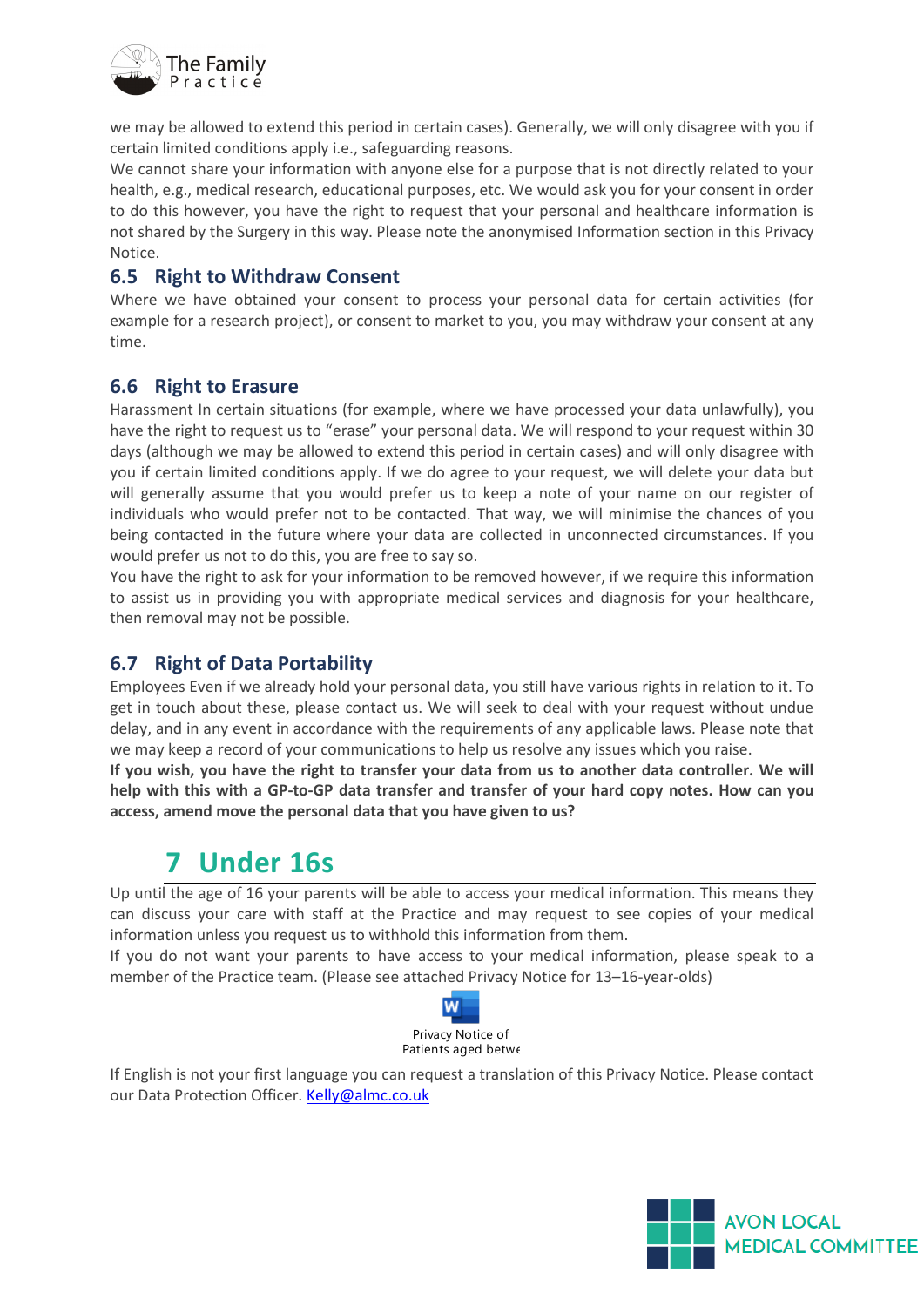

# <span id="page-11-0"></span>**8 Why NHS Digital Collects General Practice Data**

NHS Digital is the national custodian for health and care data in England and has responsibility for standardising, collecting, analysing, publishing, and sharing data and information from across the health and social care system, including general practice.

NHS Digital collected patient data from general practices using a service called the General Practice Extraction Service (GPES), which has operated for over 10 years and now needs to be replaced.

NHS Digital has engaged with doctors, patients, data, and governance experts to design a new approach to collect data from general practice that:

- reduces burden on GP practices
- explains clearly how data is used
- supports processes that manage and enable lawful access to patient data to improve health and social care

In a letter to all GPs, 19 July 2021, Parliamentary Under Secretary of State Jo Churchill set out a new process for commencing data collection, moving away from a previously fixed date of 1 September.

- 1. Your GP holds your health record, and it is used by them and other parts of the NHS for your direct care.
- <span id="page-11-1"></span>2. NHS Digital also uses some of this data for research, planning, and improving the NHS for everyone.

# **9 About the General Practice Data for Planning and Research Programme**

NHS Digital is making improvements to how data is collected from general practice, this new framework for data extraction is called the General Practice Data for Planning and Research data collection (GPDPR). The goal of this new system is to:

- reduce burden on GP practices in managing access to patient data and maintain compliance with relevant data protection legislation
- improve protections through the consistent and rigorous review of all applications for access to patient data
- make it easier for patients to understand how their health and care data is being used, including increasing use of Trusted Secure Environments that avoids data flowing outside the NHS

This new NHS Digital service will collect data from GP practices in England and will analyse, publish statistical data and provide safe, secure, lawful and appropriate access to GP data for health and social care purposes. This will include planning, commissioning, policy development, public health purposes (including COVID-19) and research.

NHS Digital is engaging with the British Medical Association (BMA), Royal College of General Practitioners (RCGP) and the National Data Guardian (NDG) to ensure relevant safeguards are in place for patients and GP practices.

### <span id="page-11-2"></span>**9.1 OPT-OUTS**

We want to make the position around opt-out much simpler. While 1 September has been seen by some as a cut-off date for opt-out, after which data extraction would begin, I want to reassure you

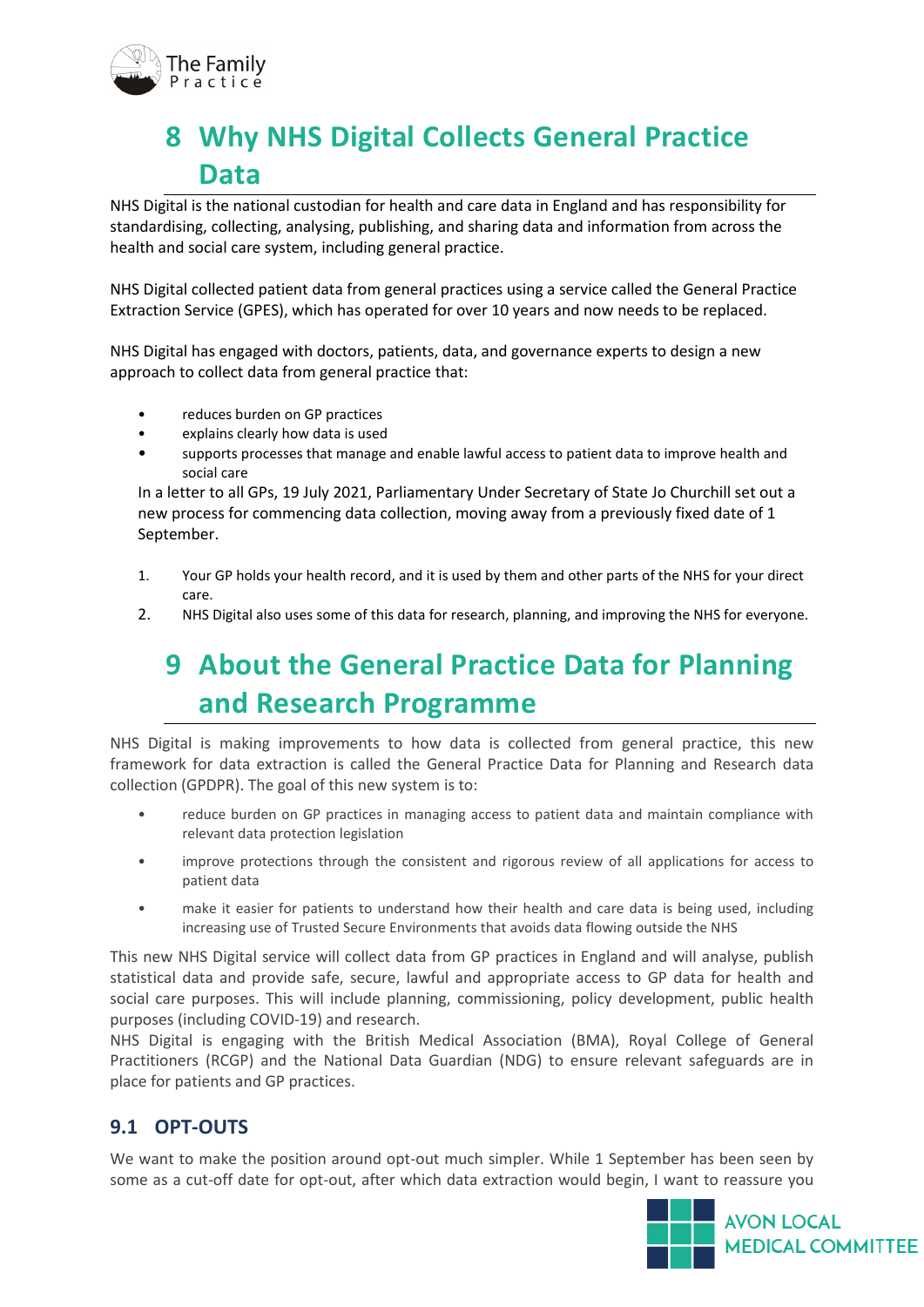

that this will not be the case and data extraction will not commence until NHS Digital have met the tests.

They are introducing three changes to the opt-out system which means that patients will be able to change their opt-out status at any time:

- You do not need to register a Type 1 opt-out by 1 September to ensure your GP data will not be uploaded
- NHS Digital will create the technical means to allow GP data that has previously been uploaded to the system via the GPDPR collection to be deleted when someone registers a Type 1 opt-out
- The plan to retire Type 1 opt-outs will be deferred for at least 12 months while they get the new arrangements up and running and will not be implemented without consultation with the RCGP (Royal College General Practitioners) the BMA (British Medical Association) and the National Data Guardian.

Together, these changes mean that you as patients can have confidence that you will have the ability to opt-in or opt-out of the system, and that the dataset will always reflect your current preference. And NHS Digital will ensure it is easier for you to exercise the choice to optout.

### <span id="page-12-0"></span>**9.2 National Data OPT-OUTS (Opting out of NHS Digital Sharing your Data)**

- NHS Digital will collect data from GP medical records about patients who have registered a National Data Opt-out. The National Data Opt-out applies to identifiable patient data about your health, which is called confidential patient information.
- NHS Digital won't share any confidential patient information about you this includes GP data, or other data we hold, such as hospital data – with other organisations, unless there is an exemption to this. For example: - If we have a legal Obligation to share the data or if it is in the public interest.
- To find out more information about this please how to register a National Data Opt-Out, please read the GP Data for Planning and [Research Transparency Notice.](https://digital.nhs.uk/data-and-information/data-collections-and-data-sets/data-collections/general-practice-data-for-planning-and-research/transparency-notice)

### <span id="page-12-1"></span>**10 Data Security and Governance**

The Government has committed that access to GP data will only be via a Trusted Research Environment (TRE) and never copied or shipped outside the NHS secure environment, except where individuals have consented to their data being accessed e.g., Written consent for a research study. This is intended to give both GPs and patients a very high degree of confidence that their data will be safe, and their privacy protected.

Once the data is collected, it will only be used for the purposes of improving health and care. Patient data is not for sale and will never be for sale.

# <span id="page-12-2"></span>**11 Transparency, Communications and Engagement**

NHS Digital are developing a communications strategy delivered through four phases.

- **Listening** where we listen to stakeholders and gather views on how best to communicate with the profession, patients and the public and give them the opportunity to inform the development of the programme in areas such as opt-outs, trusted research environments and other significant areas
- **Consultation** a series of events where we can explain the programme, listen and capture feedback and co-design the information campaign

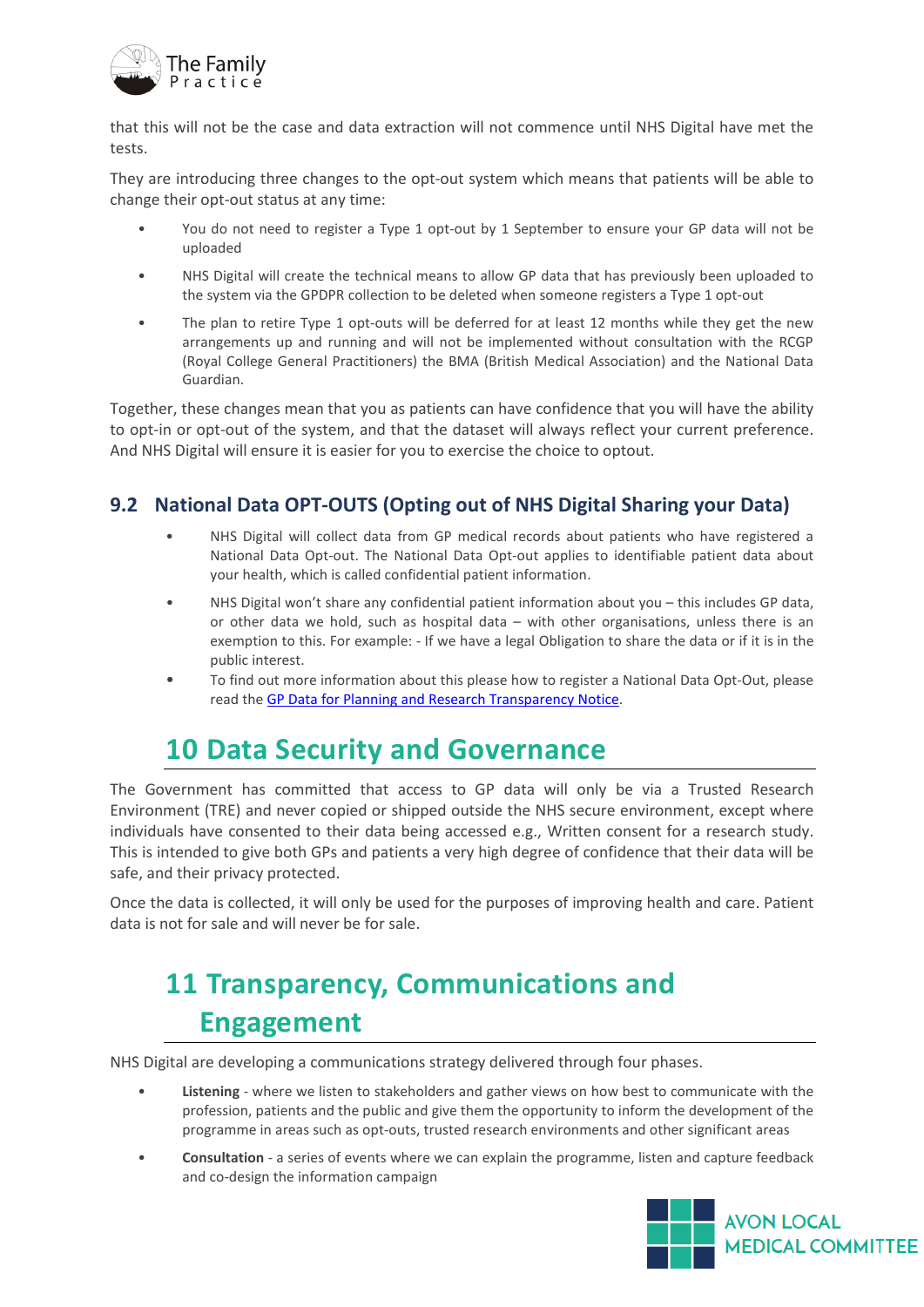

- **Demonstration** show how feedback is being used to develop the programme and shape communications to the healthcare system and the public
- **Delivery** of an information campaign to inform the healthcare system and the public about changes to how their GP data is used, that utilises the first three phases to ensure the campaign is accessible, has wide reach and is effective

Data saves lives. The vaccine rollout for COVID-19 could not have been achieved without patient data. The discovery that the steroid Dexamethasone could save the lives of one third of the most vulnerable patients with COVID-19 – those on ventilators - could not have been made without patient data from GP practices in England. That insight has gone on to save a million lives around the globe. That is why this programme is so important.

The NHS Digital web pages also provide further information at [Additional information for GP](https://digital.nhs.uk/data-and-information/data-collections-and-data-sets/data-collections/general-practice-data-for-planning-and-research#additional-information-for-gp-practices)  [practices.](https://digital.nhs.uk/data-and-information/data-collections-and-data-sets/data-collections/general-practice-data-for-planning-and-research#additional-information-for-gp-practices)

Q&A NHS Digital & Data Collections

Why NHS Digital collects general practice data?

- NHS Digital is the national custodian for health and care data in England and has responsibility for standardising, collecting, analysing, publishing, and sharing data and information from across the health and social care system, including general practice.
- NHS Digital collected patient data from general practices using a service called the General Practice Extraction Service (GPES), now known as GPDPR which has operated for over 10 years and now needs to be replaced.
- NHS Digital has engaged with doctors, patients, data, and governance experts to design a new approach to collect data from general practice that:
	- o reduces burden on GP practices
	- o explains clearly how data is used
	- o supports processes that manage and enable lawful access to patient data to improve health and social care

### <span id="page-13-0"></span>**12 NHS Digital**

NHS Digital is a national body which has legal responsibilities to collect information about health and social care services. It collects information from across NHS providers in England and provides reports on how the NHS is performing. These reports help plan and improve services to patients. This practice must comply with the law and send data to NHS Digital when it is told to do so by the Secretary of State for Health or NHS England under the Health & Social Care Act 2012.

More information about NHS Digital and how it uses information can be found at: [digital.nhs.uk](https://digital.nhs.uk/)

The NHS shares some data, in which nobody can identify you, with trusted third parties, in order to improve the NHS for you and everyone else.

This includes with:

- NHS planners
- university researchers
- scientists researching medicines

We only share data when there is a proven benefit to the NHS, and access is strictly controlled.

Your data won't be shared with:

• Your data is not shared for commercial purposes

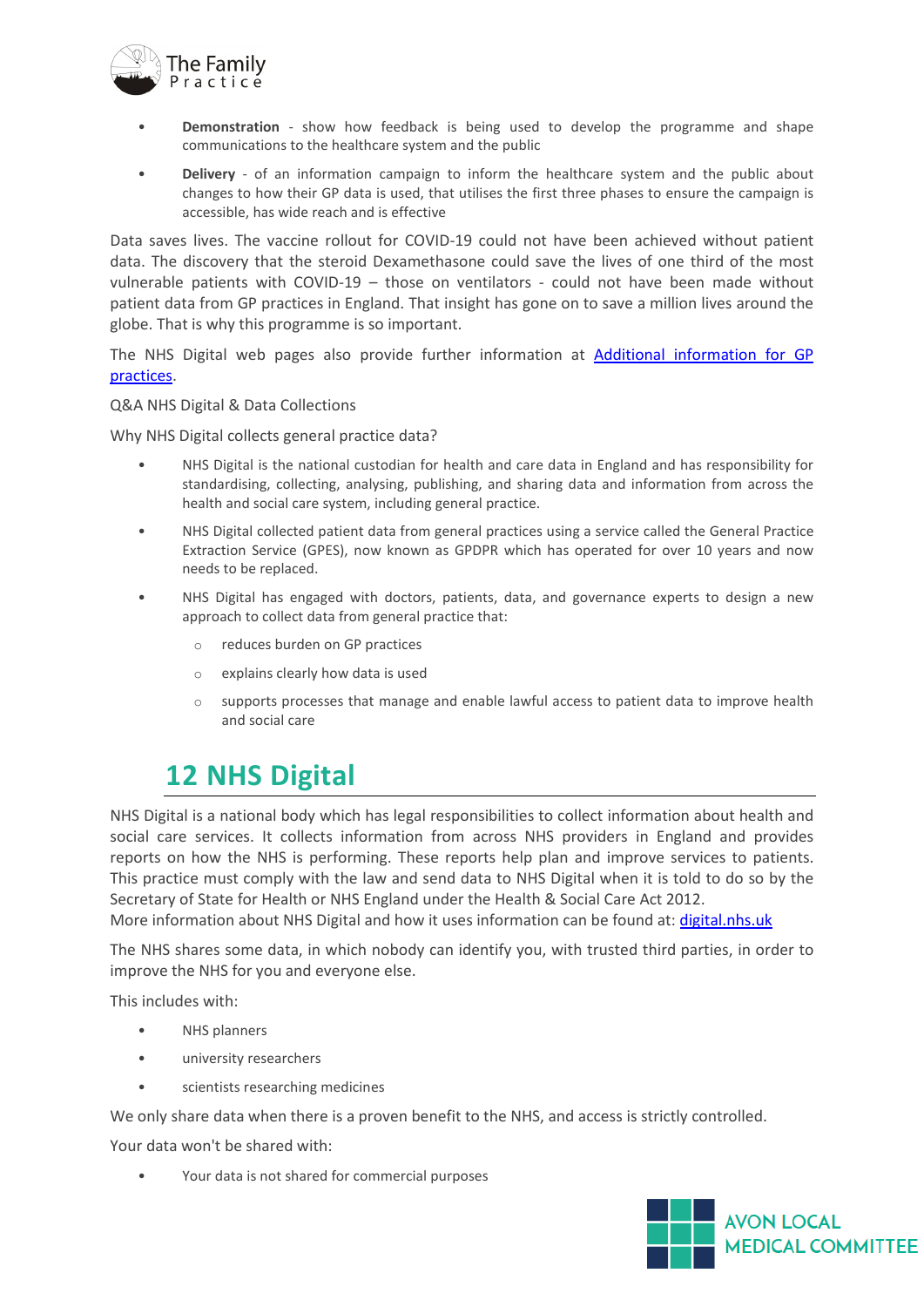

- Your data is not shared with insurers
- Your data is not sold

#### <span id="page-14-0"></span>**12.1 How NHS Digital use your information**

The Practice is one of many organisations working in the health and care system to improve care for patients and the public.

[General Practice Data for Planning and Research \(GPDPR\) -](https://digital.nhs.uk/data-and-information/data-collections-and-data-sets/data-collections/general-practice-data-for-planning-and-research/transparency-notice) NHS Digital

NHS Digital will collect data from GP medical records about patients who have registered a National Data Opt-out. The National Data Opt-out applies to identifiable patient data about your health, which is called confidential patient information.

NHS Digital won't share any confidential patient information about you - this includes GP data, or other data we hold, such as hospital data - with other organisations, unless there is an exemption to this.

#### **You can change your mind about your choice at any time.**

Data being used or shared for purposes beyond individual care does not include your data being shared with insurance companies or used for marketing purposes and data would only be used in this way with your specific agreement.

#### <span id="page-14-1"></span>**12.2 Opting Out**

Any If you don't want your identifiable patient data to be shared for purposes except for your own care, you can opt-out by registering a Type 1 Opt-out or a National Data Opt-out, or both. These optouts are different, and they are explained in more detail below. Your individual care will not be affected if you opt-out using either option.

TYPE 1 OPT-OUT (OPTING OUT OF NHS DIGITAL COLLECTING YOUR DATA)

Collect data from GP practices about patients who have registered a Type 1 Opt-out with their practice. More information about Type 1 Opt-outs is in our GP Data for Planning and Research Transparency Notice, including a form that you can complete and send to your GP practice.

If you register a Type 1 Opt-out after this collection has started, no more of your data will be shared with us. We will however still hold the patient data which was shared with us before you registered the Type 1 Opt-out.

If you do not want NHS Digital to share your identifiable patient data with anyone else for purposes beyond your own care, then you can also register a National Data Opt-out.

### <span id="page-14-2"></span>**12.3 National Data OPT-OUT (Opting Out of NHS Digital Sharing your Data**

Collect data from GP medical records about patients who have registered a National Data Opt-out. The National Data Opt-out applies to identifiable patient data about your health, which is called confidential patient information.

NHS Digital won't share any confidential patient information about you - this includes GP data, or other data we hold, such as hospital data - with other organisations, unless there is an exemption to this.

To find out more information and how to register a National Data Opt-Out, please read our [GP Data](https://digital.nhs.uk/data-and-information/data-collections-and-data-sets/data-collections/general-practice-data-for-planning-and-research/transparency-notice)  [for Planning and Research Transparency Notice](https://digital.nhs.uk/data-and-information/data-collections-and-data-sets/data-collections/general-practice-data-for-planning-and-research/transparency-notice) and see our infographic of how data currently flows.

The Practice is one of many organisations working in the health and care system to improve care for patients and the public.

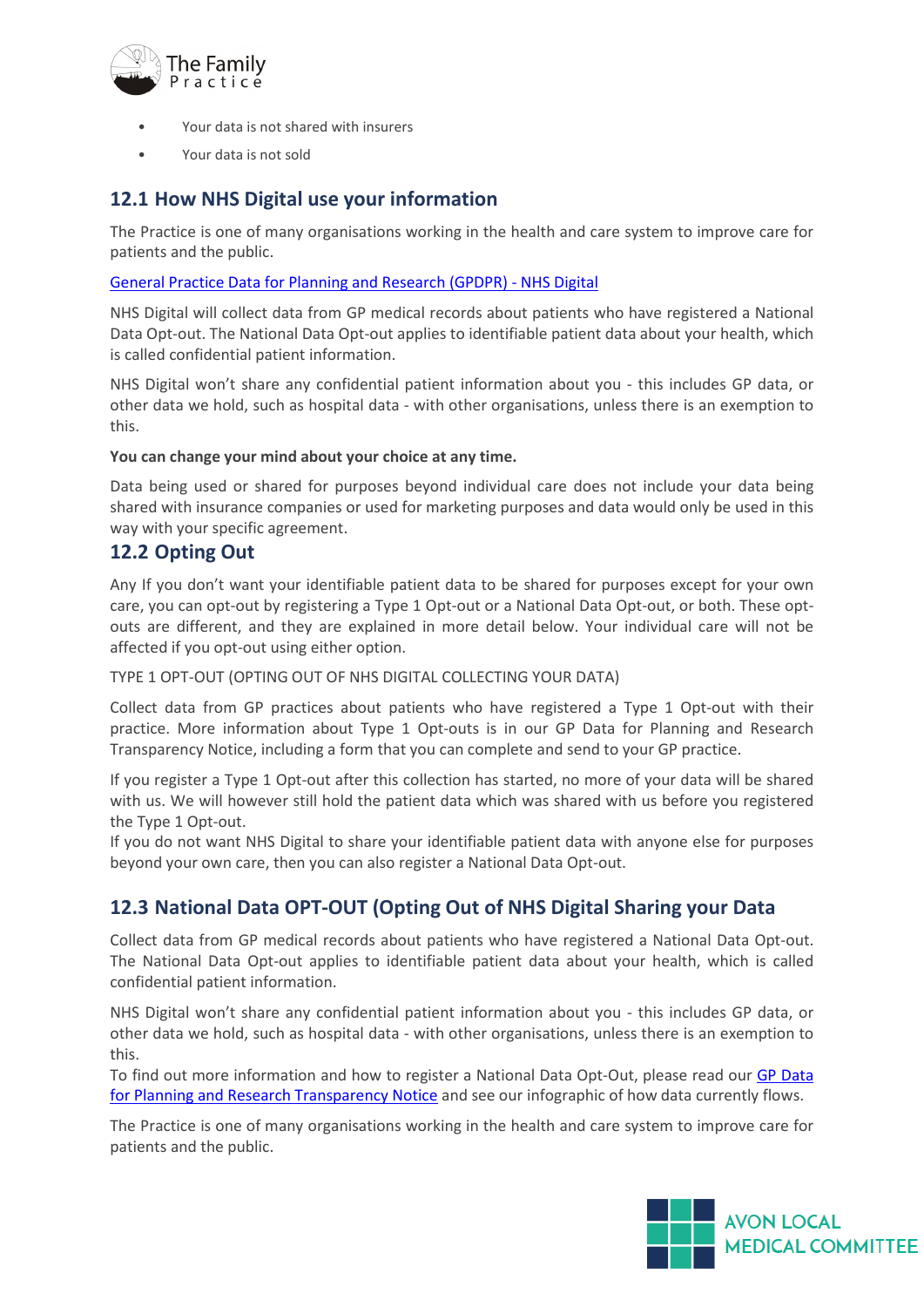

#### <span id="page-15-0"></span>**12.4 How long will we store your Information**

We are required under UK law to keep your information and data for the full retention periods as specified by the NHS Records management code of practice for health and social care and national archives requirements.

More information on records retention can be found online on the NHS Digital website: [Records](https://www.nhsx.nhs.uk/documents/75/NHSX_Records_Management_CoP_V7.pdf)  [Management Code of Practice 2021](https://www.nhsx.nhs.uk/documents/75/NHSX_Records_Management_CoP_V7.pdf)

#### <span id="page-15-1"></span>**12.5 How we lawfully use your Data**

We need to know your personal, sensitive, and confidential data to provide you with healthcare services as a General Practice, under the General Data Protection Regulation we will be lawfully using your information in accordance with: –

**Article 6, (e)** processing is necessary for the performance of a task carried out in the public interest or in the exercise of official authority vested in the controller.

**Article 9, (h)** processing is necessary for the purposes of preventive or occupational medicine, for the assessment of the working capacity of the employee, medical diagnosis, the provision of health or social care or treatment or the management of health or social care systems

This Privacy Notice applies to the personal data of our patients and the data you have given us about your carers/family members.

### <span id="page-15-2"></span>**13 Your Summary Care Record**

We are Your summary care record is an electronic record of your healthcare history (and other relevant personal information) held on a national healthcare records database provided and facilitated by NHS England. This record may be shared with other healthcare professionals and additions to this record may also be made by relevant healthcare professionals and organisations involved in your direct healthcare. You have the choice of what information you would like to share and with whom.

- Authorised healthcare staff can only view your SCR with your permission.
- The information shared will solely be used for the benefit of your care.
- Your options are outlined below.
- A. **Express consent for medication, allergies, and adverse reactions only.** You wish to share information about medication, allergies, and adverse reactions only.
- B. **Express consent for medication, allergies, adverse reactions, and additional information.** You wish to share information about medication, allergies and adverse reactions and further medical information that includes: Your significant illnesses and health problems, operations, and vaccinations you have had in the past, how you would like to be treated (such as where you would prefer to receive care), what support you might need and who should be contacted for more information about you.
- C. **Express dissent for Summary Care Record (opt out).** Select this option, if you DO NOT want any information shared with other healthcare professionals involved in your care.

Please note that it is not compulsory for you to complete a consent form. If you choose not to complete a consent form, a Summary Care Record containing information about your medication, allergies and adverse reactions and additional further medical information will be created for you as described in point B. above.

You may have the right to demand that this record is not shared with anyone who is not involved in the provision of your direct healthcare. If you wish to enquire further as to your rights in respect of not sharing information on this record, then please contact our Data Protection Officer.

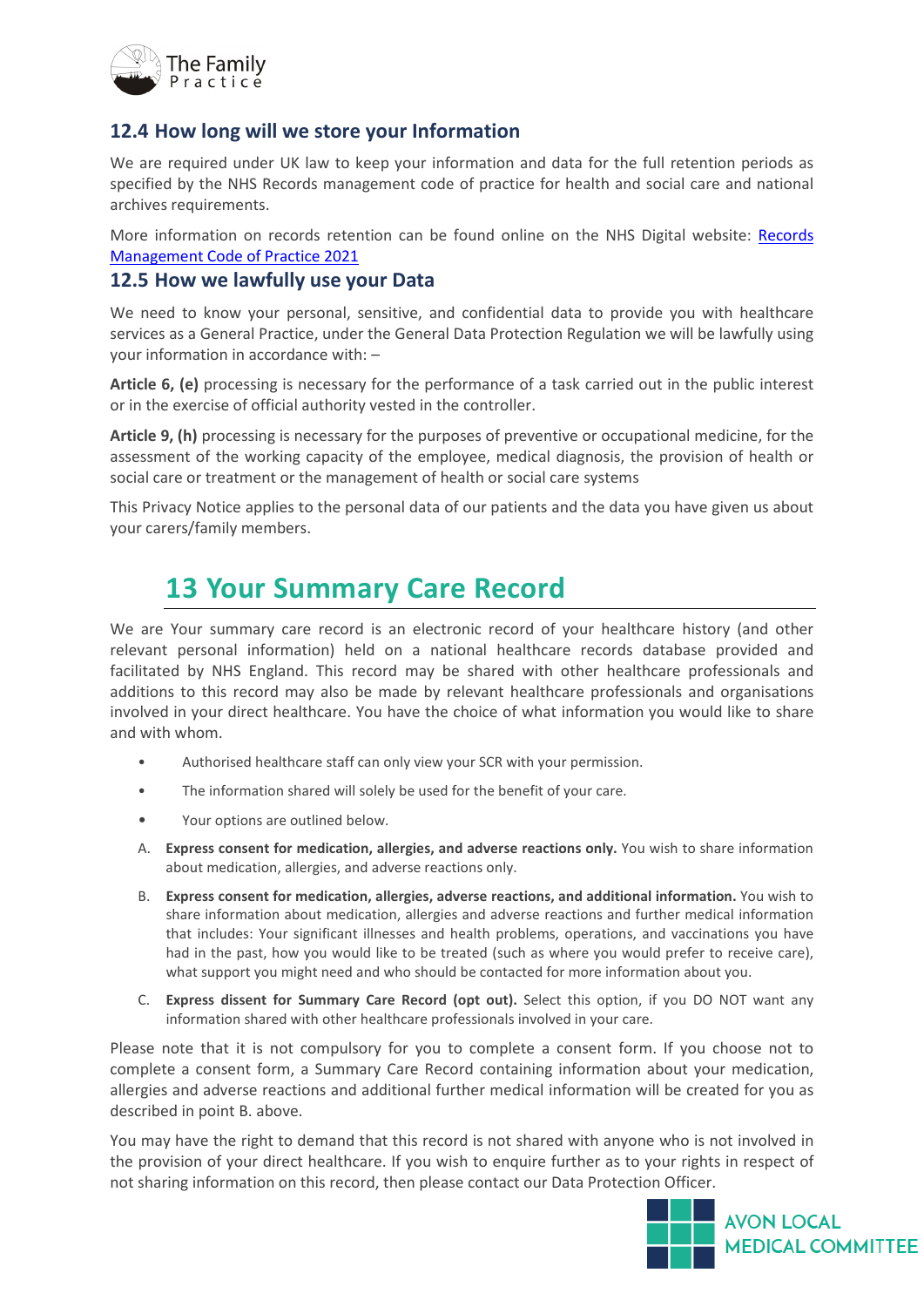

To find out more about the wider use of confidential personal information and to register your choice to opt out if you do not want your data to be used in this way, please visit: [nhs.uk/your-nhs](https://nhs.uk/your-nhs-data-matters)[data-matters](https://nhs.uk/your-nhs-data-matters)

*Please note:* if you do choose to opt out, you can still consent to your data being used for specific purposes. However, if you are happy with this use of information you do not need to do anything. You may however change your choice at any time.

### <span id="page-16-0"></span>**14 Risk Stratification**

Risk stratification data tools are increasingly being used in the NHS to help determine a person's risk of suffering a condition, preventing an unplanned or (re)admission and identifying a need for preventive intervention. Information about you is collected from several sources including NHS Trusts and from this GP Practice. A risk score is then arrived at through an analysis of your deidentified information is only provided back to your GP as data controller in an identifiable form. Risk stratification enables your GP to focus on preventing ill health and not just the treatment of sickness. If necessary, your GP may be able to offer you additional services. Please note that you have the right to opt out of your data being used in this way, however you should be aware that your decision may have a negative impact on the timely and proactive provision of your direct care.

## <span id="page-16-1"></span>**15 National Screening Programs**

The NHS provides national screening programs so that certain diseases can be detected at an early stage. These screening programs include bowel cancer, breast cancer, cervical cancer, aortic aneurysms, and a diabetic eye screening service.

The law allows us to share your contact information with Public Health England so that you can be invited to the relevant screening program.

More information can be found at [Population screening programmes](http://www.gov.uk/topic/population-screening-programmes)

# <span id="page-16-2"></span>**16 Medical Management**

The Practice may conduct Medicines Management reviews of medications prescribed to its patients. This service performs a review of prescribed medications to ensure patients receive the most appropriate, up to date and cost-effective treatments.

# <span id="page-16-3"></span>**17 How do we Maintain the Confidentiality of your Records**

We are committed to protecting your privacy and will only use information collected lawfully in accordance with:

- Data Protection Act 2018
- The General Data Protection Regulations 2016
- Human Rights Act 1998
- Common Law Duty of Confidentiality
- Access to Medical Records Act 1990

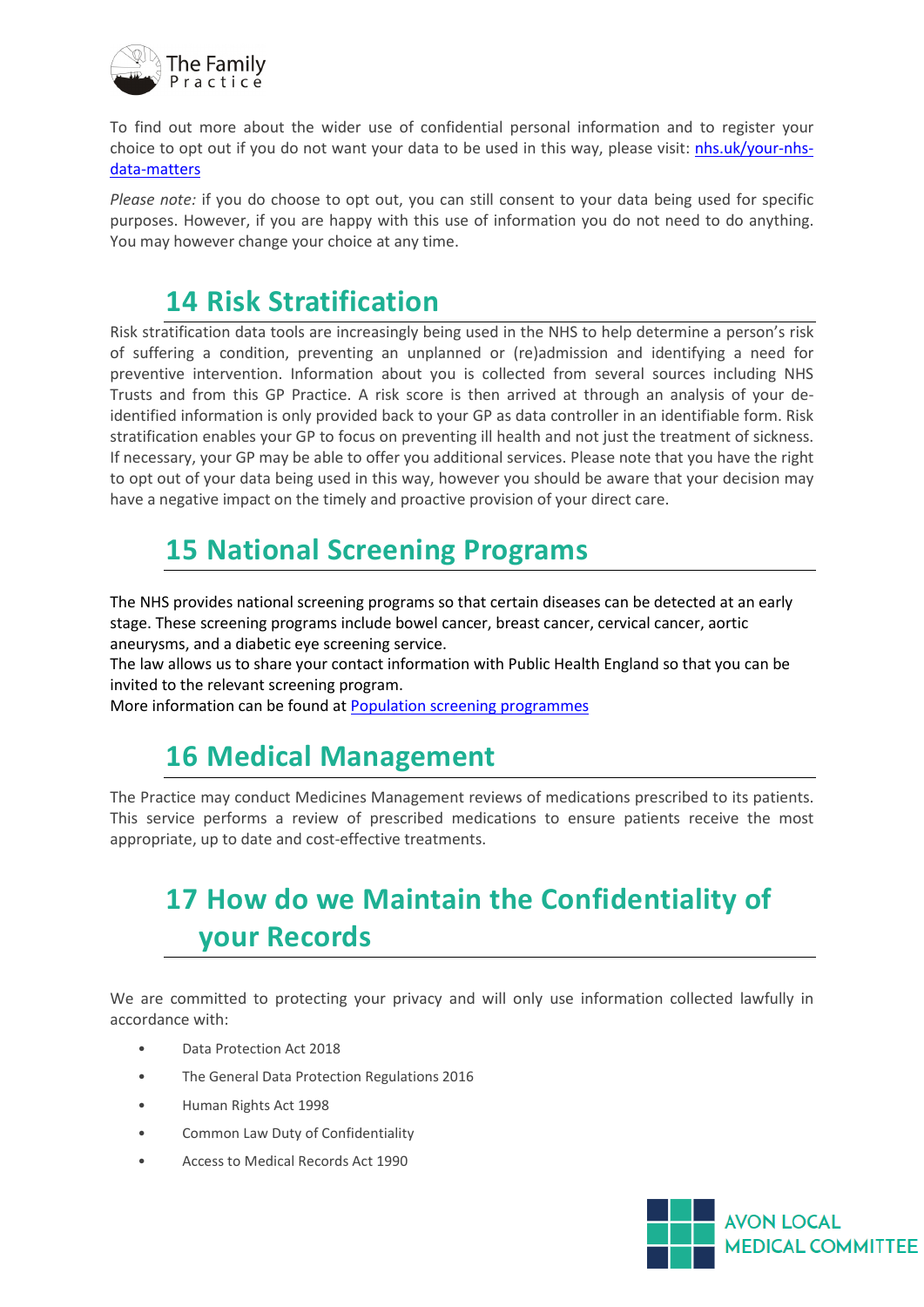

- Health and Social Care Act 2012
- NHS Codes of Confidentiality, Information Security and Records Management
- Information: To Share or Not to Share Review

All our staff receive appropriate and regular training to ensure they are aware of their personal responsibilities and have legal and contractual obligations to uphold confidentiality, enforceable through disciplinary procedures. Our staff have access to personal information where it is appropriate to their role and is strictly on a need-to-know basis. Every member of staff who works for an NHS organisation has a legal obligation to keep information about you confidential.

We will only ever use or pass on information about you if others involved in your care have a genuine need for it. We will not disclose your information to any third party without your permission unless there are exceptional circumstances (i.e., life or death situations), where the law requires information to be passed on and / or in accordance with the information sharing principle following Dame Fiona Caldicott's information sharing review (Information to share or not to share) where "The duty to share information can be as important as the duty to protect patient confidentiality." This means that health and social care professionals should have the confidence to share information in the best interests of their patients within the framework set out by the Caldicott principles.

Our practice policy is to respect the privacy of our patients, their families and our staff and to maintain compliance with the General Data Protection Regulations (GDPR) and all UK specific Data Protection Requirements. Our policy is to ensure all personal data related to our patients will be protected.

All employees and sub-contractors engaged by our practice are asked to sign a confidentiality agreement. The practice will, if required, sign a separate confidentiality agreement if the client deems it necessary. If a sub-contractor acts as a data processor for the practice an appropriate contract (GDPR articles 24-28) will be established for the processing of your information.

In certain circumstances you may have the right to withdraw your consent to the processing of data. Please contact the Practice Manager in writing if you wish to withdraw your consent. In some circumstances we may need to store your data after your consent has been withdrawn to comply with a legislative requirement.

Some of this information will be held centrally and used for statistical purposes. Where we do this, we take strict measures to ensure that individual patients cannot be identified. Sometimes your information may be requested to be used for research purposes – the surgery will always gain your consent before releasing the information for this purpose in an identifiable format. In some circumstances you can Opt-out of the surgery sharing any of your information for research purposes.

We would however like to use your name, contact details and email address to inform you of services that may benefit you, with your consent only. There may be occasions were authorised research facilities would like you to take part on innovations, research, improving services or identifying trends.

At any stage where we would like to use your data for anything other than the specified purposes and where there is no lawful requirement for us to share or process your data, we will ensure that you have the ability to consent and opt out prior to any data processing taking place.

This information is not shared with third parties or used for any marketing and you can unsubscribe at any time via phone, email or by informing the Practice Manager.

### <span id="page-17-0"></span>**18 Updating your Record**

Under your 'Right to rectification' you can ask us to amend your details at any time if they are incorrect. For example, if you change your address or if you need to update your mobile or email

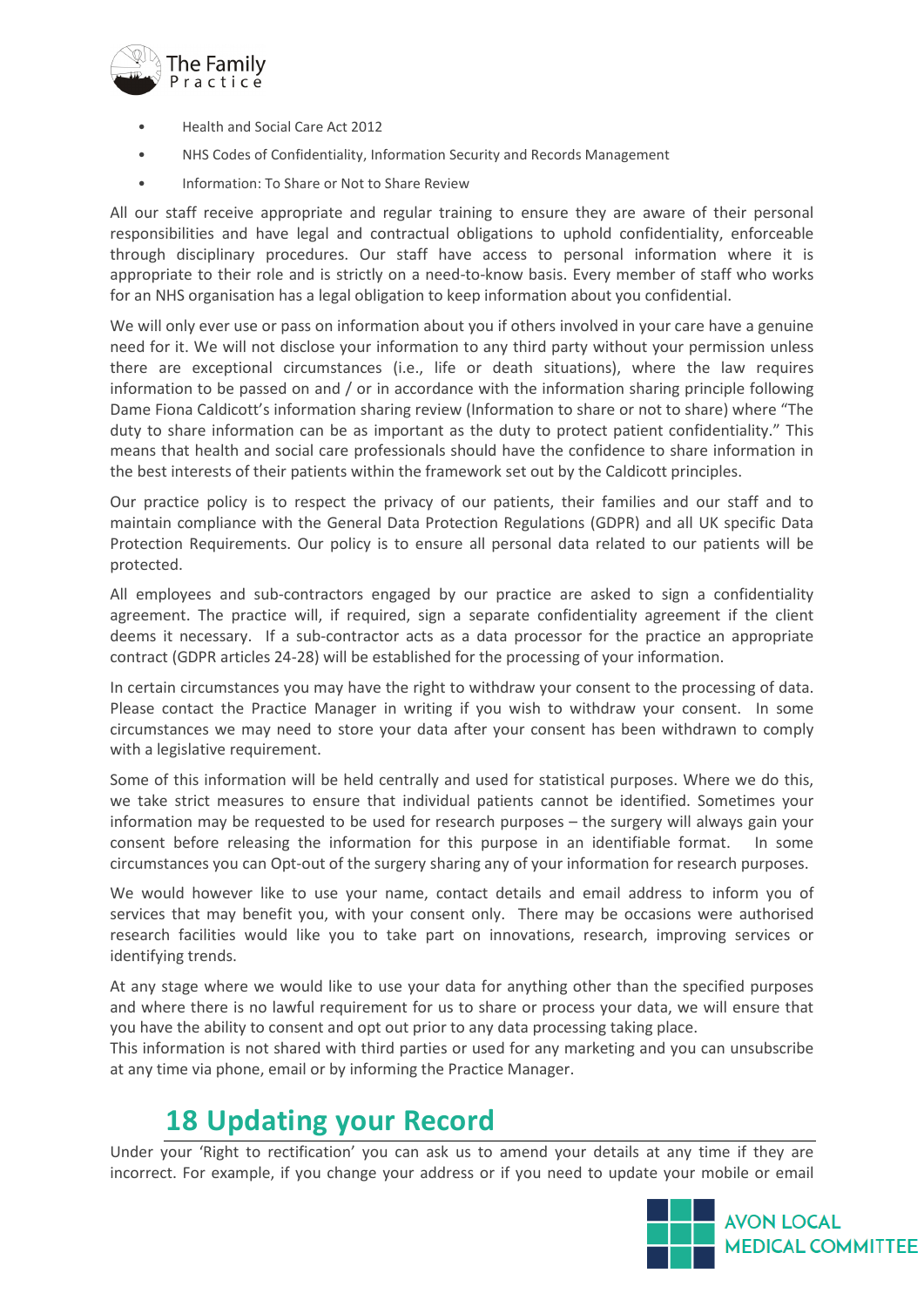

address with us. It's important that we have the most up to date contact details for you as we may need to contact you in the event of an emergency. If you do provide us with your mobile phone number, we may use this to send you reminders about any appointments or other health screening information being carried out. You can opt out of being contacted if you wish to, but we may need to contact you due to public interest for example for COVID reasons. This is usually a government requirement, and we must comply by law so we will have a legal obligation to comply with this, GDPR Article 6 (c).

### <span id="page-18-0"></span>**19 Third Parties**

Sometimes we record information about third parties mentioned by you to us during any consultation. We are under an obligation to make sure we also protect that third party's rights as an individual and to ensure that references to them which may breach their rights to confidentiality, are removed before we send any information to any other party including yourself. Third parties can include: spouses, partners, and other family members.

### <span id="page-18-1"></span>**19.1 Services that may send us your personal data**

- Hospital, a consultant or any other medical or healthcare professional, or any other person involved with your general healthcare.
- Avon & Somerset Police Firearms department
- Court Orders
- Immigration matters
- **Solicitors**
- Fire Brigade
- Social Services
- **Education**

### <span id="page-18-2"></span>**19.2 Research Data**

The following research project may include identifiable data belonging to yourself. Please see below privacy note on the University of Bristol site for more details found here: [IMPPP NHS Digital Privacy](http://www.bristol.ac.uk/primaryhealthcare/researchthemes/imppp/about-imppp-for-study-participants/nhs-digital-privacy-statement/)  [Notice.](http://www.bristol.ac.uk/primaryhealthcare/researchthemes/imppp/about-imppp-for-study-participants/nhs-digital-privacy-statement/)

### <span id="page-18-3"></span>**20 Who are the our Partner Organisations**

We may also have to share your information, subject to strict agreements on how it will be used, with the following organisations.

- NHS Trusts / Foundation Trusts
- Out of Hours / Extended Hours services 111
- GPs
- NHS Commissioning Support Units
- Independent Contractors such as dentists, opticians, pharmacists
- Private Sector Providers
- Voluntary Sector Providers

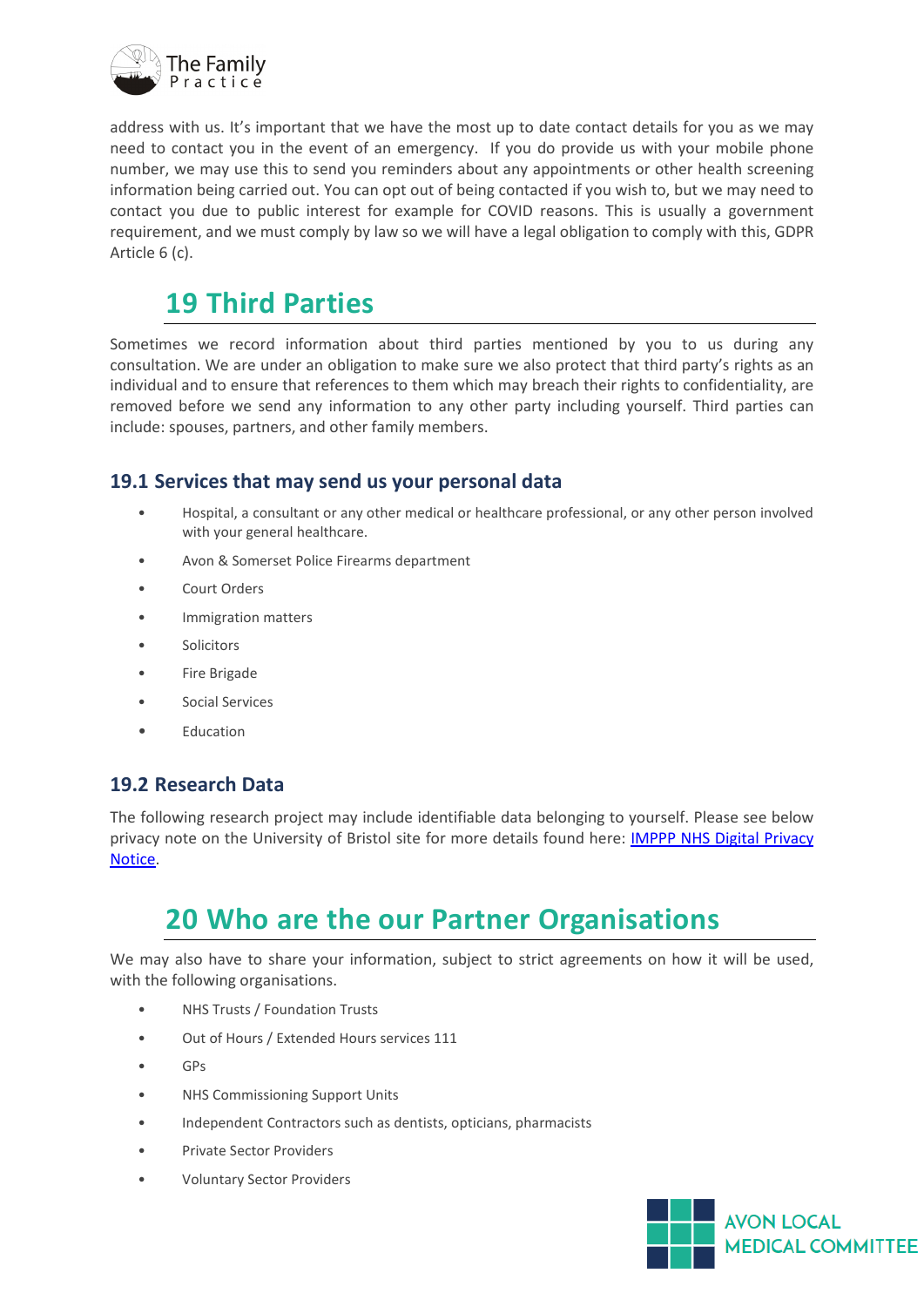

- Ambulance Trusts
- Clinical Commissioning Groups
- Social Care Services
- NHS England (NHSE) and NHS Digital (NHSD)
- Local Authorities
- Education Services
- Fire and Rescue Services
- Police & Judicial Services
- Voluntary Sector Providers
- Private Sector Providers
- Other 'data processors' You will be informed who your data will be shared with and in some cases asked for consent for this happen when this is required.

We may also use external companies to process personal information, such as for archiving purposes. These companies are bound by contractual agreements to ensure information is kept confidential and secure.

### <span id="page-19-0"></span>**21 Social Prescribers**

Social prescribing is when health professionals refer patients to support in the community, in order to improve their health and wellbeing. The concept has gained support in the NHS organisations of the United Kingdom as well as in Ireland and the Netherlands and forms part of the NHS Long Term Plan, also known as the NHS 10-Year Plan.

The practice uses the following Social Prescribers who will have access to your data for these specified purposes and will ask for your consent before any information is shared between your GP and the social prescriber there will also be a Data Sharing Agreement between the practice and the Social Prescriber so that we all keep your information safe.



#### [Privacy Policy - Southmead](https://southmead.org/privacy-policy)

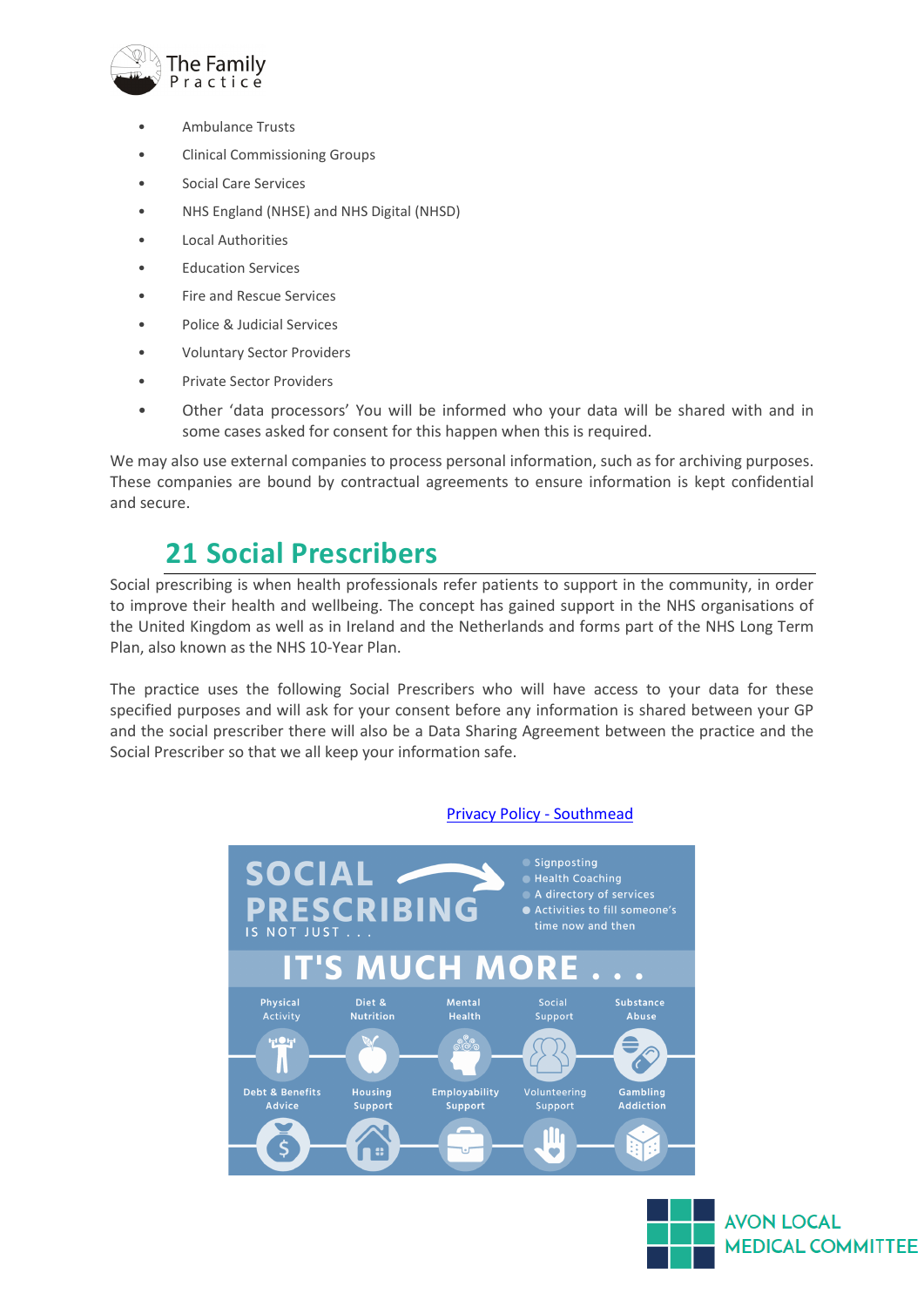

Our Social Prescribers use a system called Elemental when they receive a patient referral which has been approved by NHS.

Elemental Software offers a social prescribing platform that helps scale and measure the impact of social prescribing projects. The partnership will see EMIS -Health deliver the Elemental's Social Prescription Connector to GP practices. The hope is that connecting primary care to social prescribing data will free up GP appointments while also helping patients make positive lifestyle changes. See here for their Privacy Notice: [Elemental Software Privacy Policy.](https://elementalsoftware.co/privacy-policy/)

### <span id="page-20-0"></span>**22 What is Population Health Management**

This work is aimed at improving the health of an entire population. It is about improving the physical and mental health outcomes and wellbeing of people and making sure that access to services is fair and equal. It helps to reduce the occurrence of ill-health and looks at all the wider factors that affect health and care.

The project requires health care organisations to work together with communities and partner agencies. The organisations will share information with each other to get a view of health and services for the population in a particular area.

In your area, a population health management programme has been introduced. The programme will combine information from GP practices, community service providers, hospitals and other health and care providers.

### <span id="page-20-1"></span>**22.1 How will your personal data be used**

The information will include information about your health care.

The information will be combined and anything that can identify you (like your name or NHS Number) will be removed and replaced with a code.

This means that the people working with the data will only see the code and cannot see which patient the information relates to.

If we see that an individual might benefit from some additional care or support, we will send the information back to your GP or hospital provider and they will use the code to identify you and offer you services.

The information will be used for a number of healthcare related activities such as;

- improving the quality and standards of care provided
- research into the development of new treatments
- preventing illness and diseases
- monitoring safety
- planning services

#### <span id="page-20-2"></span>**22.2 Who will your personal data be shared with**

The Your GP and hospital providers will send the information they hold on their systems to the South Central and West Commissioning Support Unit, who are part of NHS England.

They will link all the information together to review and make decisions about the whole population or patients that might need support. During this process any identifiable data will be removed before it is shared with Optum Healthcare.

Both the Commissioning Support Unit and Optum are required to protect your information and maintain confidentiality in the same way that your doctor or hospital provider is.

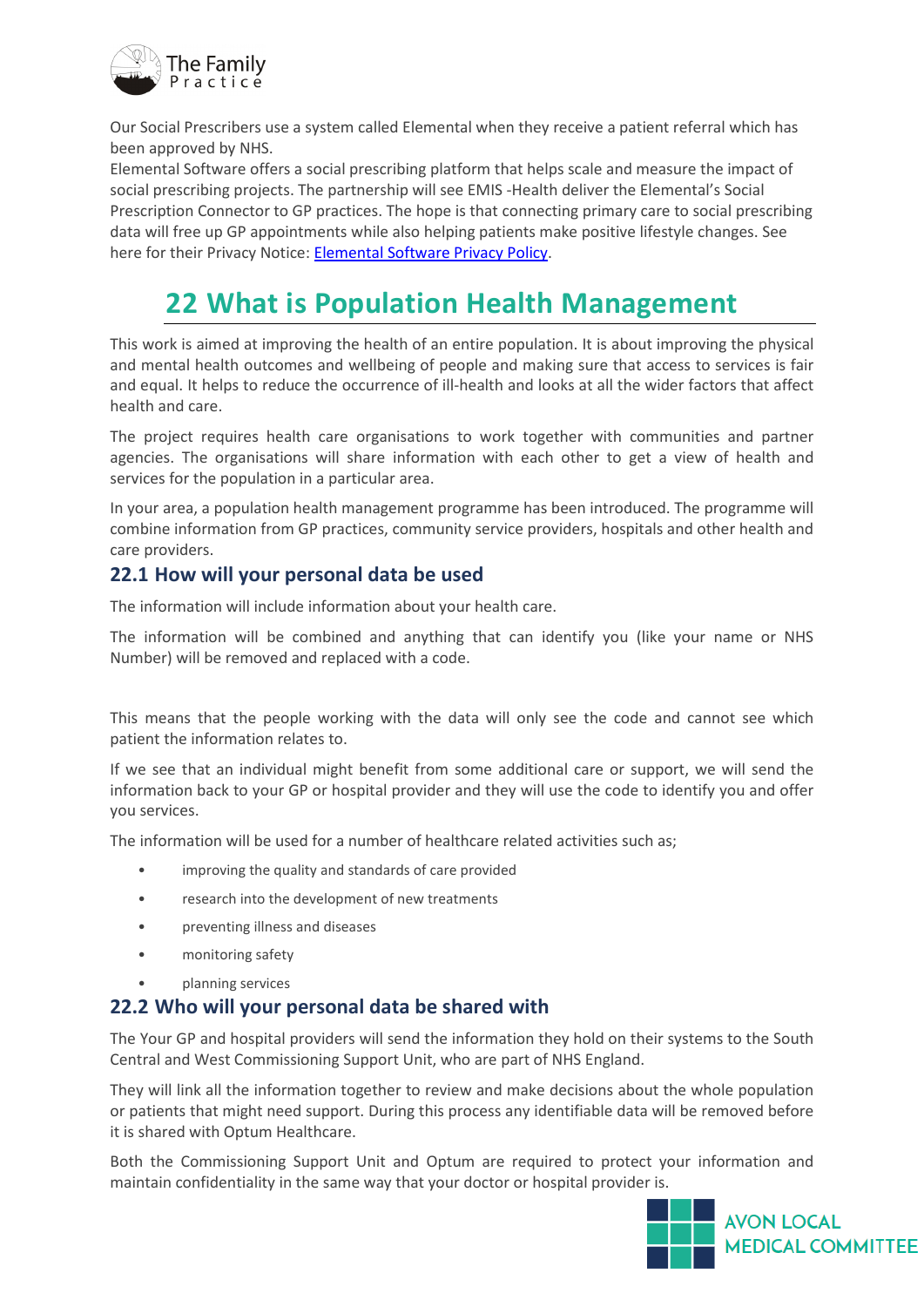

### <span id="page-21-0"></span>**22.3 Is using your information lawful**

Health Care Providers are permitted by data protection law to use information where it is 'necessary for medical purposes. This includes caring for you directly as well as management of health services more generally.

Some of the work that happens at a national level with your information is required by other parts of the law. For more information, speak to our Data Protection Officer.

Sharing and using your information in this way helps to provide better health and care for you, your family and future generations. Confidential patient information about your health and care is only used like this were allowed by law and in the majority of cases, anonymised data is used so that you cannot be identified.

### <span id="page-21-1"></span>**22.4 What will happen to you information when the project is finished**

Once the 20-week programme has completed the information will be securely destroyed. You have a right to object to information being used in this way. You also have several other information rights. See our main privacy policy for more information.

To find out more or to register your choice to opt out, please visit [nhs.uk/your-nhs-data-matters](http://www.nhs.uk/your-nhs-data-matters)

### <span id="page-21-2"></span>**23 Coronavirus Pandemic – Data Protection**

The ICO recognises the unprecedented challenges the NHS and other health professionals are facing during the Coronavirus (COVID-19) pandemic.

The ICO also recognise that 'Public bodies may require additional collection and sharing of personal data to protect against serious threats to public health.'

The Government have also acted in respect of this and on 20th March 2020 the Secretary of State for Health and Social Care issued a Notice under Regulation 3(4) of The Health Service (Control of Patient Information) Regulations 2002 requiring organisations such as GP Practices to use your information to help GP Practices and other healthcare organisations to respond to and deal with the COVID-19 pandemic.

To look after your healthcare needs during this difficult time, we may urgently need to share your personal information, including medical records, with clinical and non-clinical staff who belong to organisations that are permitted to use your information and need to use it to help deal with the Covid-19 pandemic. This could (amongst other measures) consist of either treating you or a member of your family and enable us and other healthcare organisations to monitor the disease, assess risk and manage the spread of the disease.

Please be assured that we will only share information and health data that is **necessary** to meet yours and public healthcare needs.

The Secretary of State for Health and Social Care has also stated that these measures are temporary. Further extension can be found here [Control of patient information \(COPI\) Notice](https://digital.nhs.uk/coronavirus/coronavirus-covid-19-response-information-governance-hub/control-of-patient-information-copi-notice)

Please also note that the data protection and electronic communication laws do not stop us from sending public health messages to you, either by phone, text or email as these messages are not direct marketing.

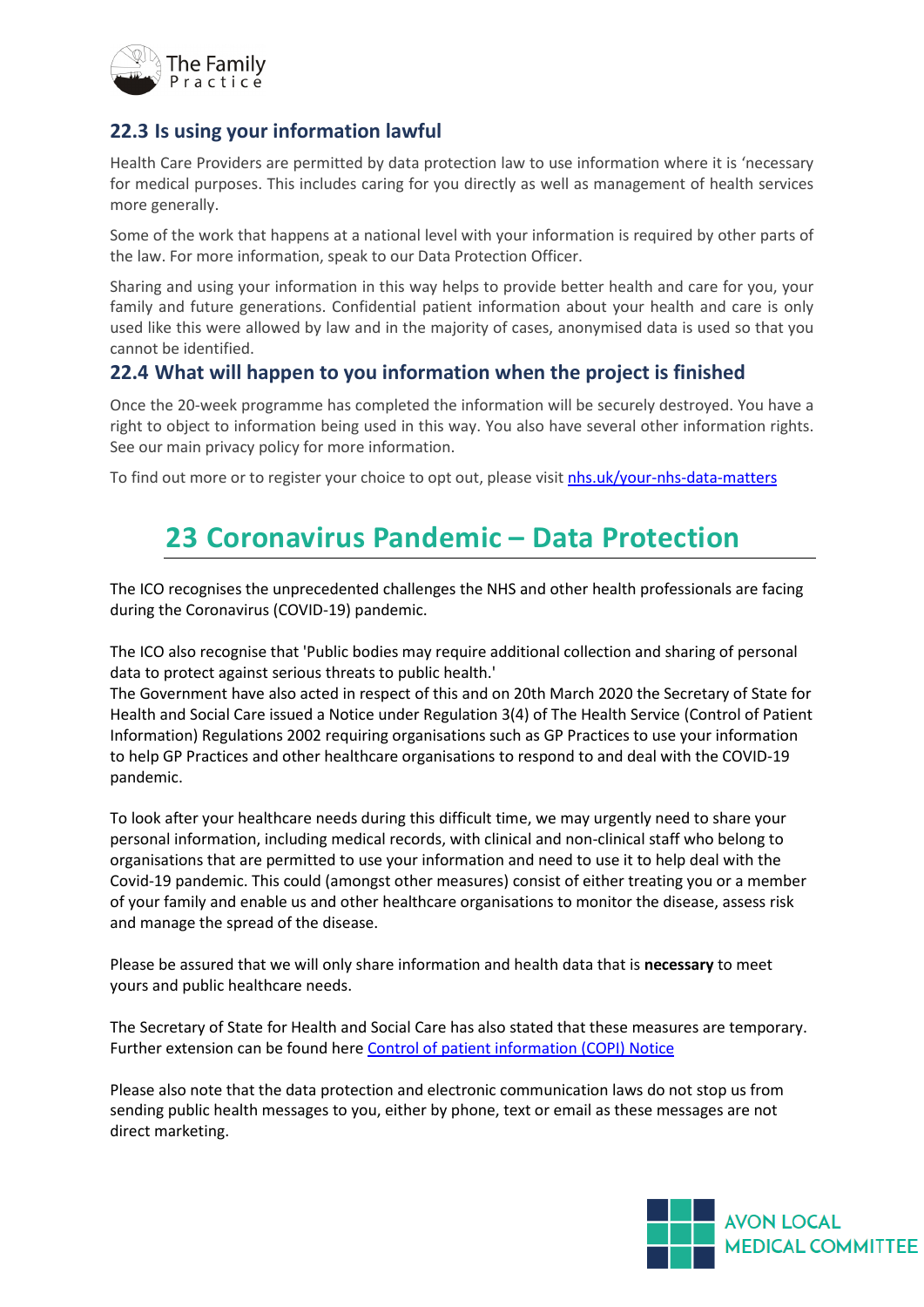

It may also be necessary, where the latest technology allows us to do so, to use your information and health data to facilitate digital consultations and diagnoses and we will always do this with your security in mind.

If you are concerned about how your information is being used, please contact our DPO using the contact details provided in this Privacy Notice.

# <span id="page-22-0"></span>**24 Information Commissioner**

The Should you have any concerns about how your information is managed at the GP practice, please contact the Practice Manager.

If you are still unhappy following a review by the GP practice, you have a right to lodge a complaint with a supervisory authority: You have a right to complain to the UK supervisory Authority as below. **Wycliffe house**

**Water Lane Wilmslow Cheshire SK9 5AF Tel: 01625 545745 www.informationcommissioner.gov.uk** 

If you are happy for your data to be extracted and used for the purposes described in this privacy notice, then you do not need to do anything. If you have any concerns about how your data is shared, then please contact the Practice Manager.

If you would like to know more about your rights in respect of the personal data we hold about you, please contact the Data Protection Officer [kelly@almc.co.uk](mailto:%20kelly@almc.co.uk)

### <span id="page-22-1"></span>**25 Our Practice Website**

The only website this Privacy Notice applies to is the Surgery's website. If you use a link to any other website from the Surgery's website, then you will need to read their respective privacy notice. We take no responsibility (legal or otherwise) for the content of other websites.

### <span id="page-22-2"></span>**26 If English isn't your first language**

If English is not your first language you can request a translation of this Privacy Notice. Please contact our Data Protection Officer.

### <span id="page-22-3"></span>**27 Cookies**

The Surgery's website uses cookies. For more information on which cookies, we use and how we use them, please contact our Data Protection Officer.

# <span id="page-22-4"></span>**28 Security**